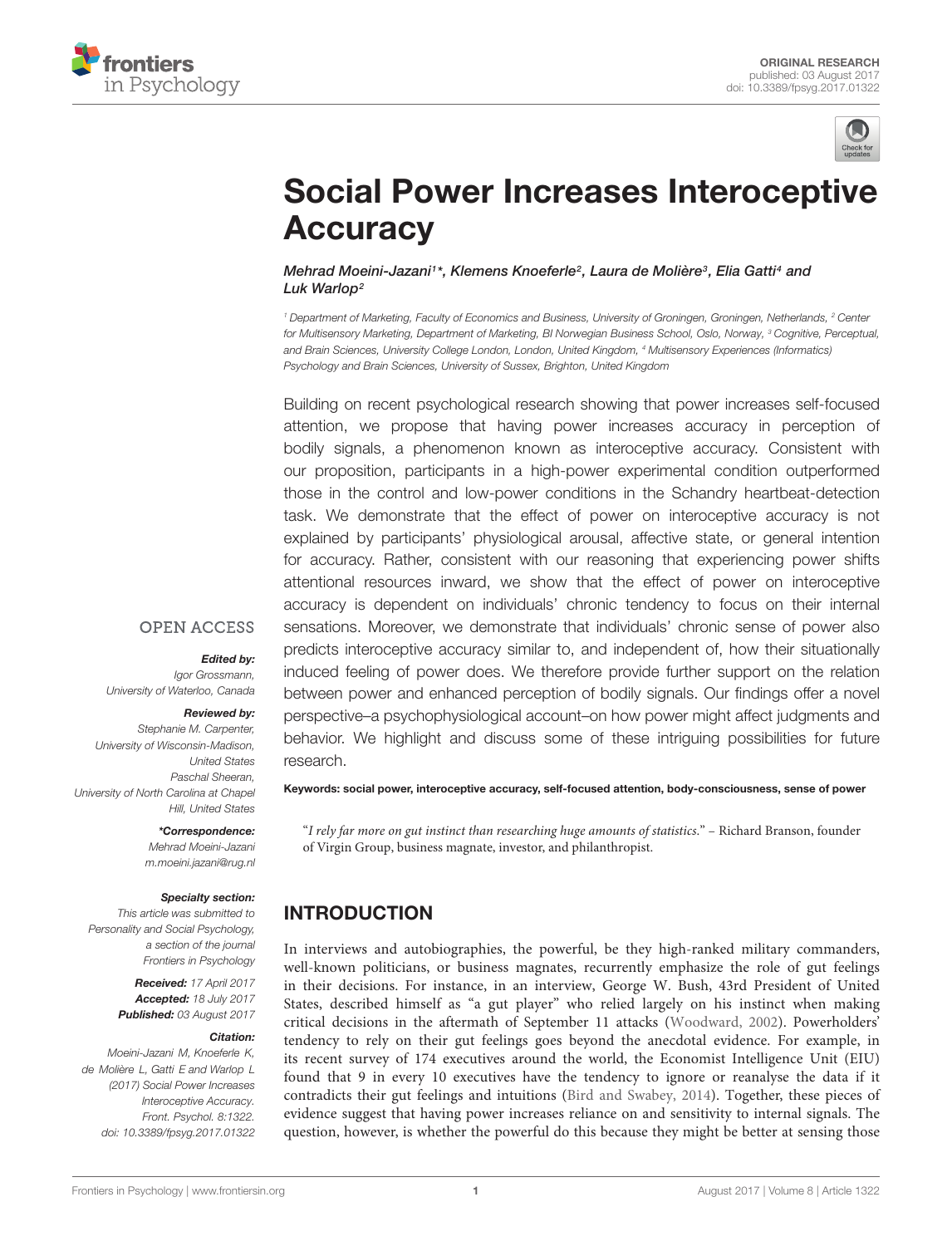signals than the average person might be. In other words, power might enhance the perception of bodily signals, a capacity known as interoceptive accuracy [\(Craig,](#page-10-1) [2002\)](#page-10-1). Investigating the relation between social power and interoceptive accuracy is important for at least two reasons. First, interoception plays a key role in shaping one's bodily experiences and sense of selfawareness, the sense of being "me" [\(Craig,](#page-10-2) [2009;](#page-10-2) [Damasio,](#page-10-3) [2010\)](#page-10-3). Interoceptive accuracy intensifies the experience of emotions and visceral states [\(Wiens et al.,](#page-11-1) [2000;](#page-11-1) [Craig,](#page-10-4) [2004;](#page-10-4) [Pollatos et al.,](#page-11-2) [2005;](#page-11-2) [Wiens,](#page-11-3) [2005;](#page-11-3) [Herbert et al.,](#page-10-5) [2007\)](#page-10-5), and has been found to influence intuitive judgments and decision-making [\(Werner](#page-11-4) [et al.,](#page-11-4) [2009;](#page-11-4) [Dunn et al.,](#page-10-6) [2010\)](#page-10-6). Therefore, the link between power and interoceptive accuracy can provide crucial insights as to how having power shapes a person's experiences, decisions and behavior. Second, despite numerous findings in the past decade on how social power influences people's cognition, emotion and behavior (for review, see [Guinote,](#page-10-7) [2017\)](#page-10-7), little is known about the psychophysiological effects of social power. Thus, exploring how power might affect interoceptive accuracy can advance our understanding of the basic processes through which power influences behavior.

In the present research, for the first time, we provide experimental evidence that the powerful, relative to people in the powerless and control conditions, are more accurate in perceiving their bodily signals (i.e., interoceptive accuracy). In the following, we first review psychological research showing that experiencing power liberates the self from external influences (e.g., social threats and environmental stressors) and shifts attentional resources inward. Building on these findings, we then propose that the powerholders' unwavering self-focused attention enables them to perceive their bodily signals more accurately, than do people in the powerless and control conditions. Subsequently, we report the results of an extensive experiment designed to test this proposition. Finally, we discuss contributions of our research as well as its implications for future research.

# SOCIAL POWER, SELF-FOCUSED ATTENTION, AND INTEROCEPTIVE **ACCURACY**

Power is key to understanding the dynamics of social relations and hierarchies in primate groups, both human and non-human [\(Fiske,](#page-10-8) [1992,](#page-10-8) [2010\)](#page-10-9). Although power often correlates with social class and status (i.e., social respect), it differs from them in that power varies across situations more than socioeconomic status does. One advantage of the situational malleability of social power is that researchers can establish causal (and not just correlational) relations between power and desired outcome variables by experimentally manipulating power.

Power is defined as the asymmetrical control over valued resources (e.g., money, food, knowledge, etc.) in social relations [\(Fiske,](#page-10-9) [2010\)](#page-10-9). Asymmetrical control over resources brings about asymmetrical dependencies between parties, wherein the powerful are less dependent on the powerless and determine the outcomes of the powerless [\(Emerson,](#page-10-10) [1962;](#page-10-10) [Fiske,](#page-10-11) [1993\)](#page-10-11). Higher access to valued resources and lower dependency on others

reduce powerholders' external and social concerns, enabling them to shift their attentional focus predominantly inward [\(Fiske and](#page-10-12) [Dépret,](#page-10-12) [1996;](#page-10-12) [Fiske,](#page-10-9) [2010;](#page-10-9) [Keltner et al.,](#page-10-13) [2003\)](#page-10-13).

Supporting these arguments, a wealth of experimental research has shown that feeling powerful systematically decreases people's attention to the external environment and reduces their motivation for affiliation and social engagement. For example, having power has been found to reduce perspective-taking, the ability to step outside one's own experience and visualize the psychological states of others [\(Galinsky et al.,](#page-10-14) [2006\)](#page-10-14). In one striking experiment, when asked to draw the letter E on their foreheads, participants in a high-power experimental condition were more likely than those in a low-power condition to draw the  $E$  in a self-oriented way, as if reading it themselves (a backward E from another person's perspective). Having power has also been found to reduce distress and compassion for others [\(Van Kleef et al.,](#page-11-5) [2008\)](#page-11-5). Similarly, in negotiation experiments, participants in the high-power experimental condition were less likely to notice and consider their opponents' emotions, than were participants in the low-power condition [\(Van Kleef et al.,](#page-11-6) [2004,](#page-11-6) [2006\)](#page-11-7). Moreover, having power reduces motivation to gather information about others to form accurate impressions about them [\(Neuberg and Fiske,](#page-11-8) [1987\)](#page-11-8) and increases people's tendency to stereotype their subordinates [\(Goodwin et al.,](#page-10-15) [2000\)](#page-10-15).

Attention is a limited resource and interoceptive and exteroceptive stimuli compete for organisms' limited information processing capacity [\(Pennebaker and Lightner,](#page-11-9) [1980;](#page-11-9) [Pennebaker,](#page-11-10) [1982\)](#page-11-10). By diminishing the motivation to attend to the external environment, having power facilitates shifting attention mainly inward, promoting a state of selffocused attention [\(Fiske,](#page-10-9) [2010\)](#page-10-9). In line with this argument, past findings have shown that having power, relative to lack of it, bolsters the effects of internal processes (e.g., one's own thoughts, feelings, and personality characteristics) on judgements and decisions. For example, in a negotiation task, participants in the high-power experimental condition were more influenced by their own social value orientation, than by their opponents' reputation [\(Galinsky et al.,](#page-10-16) [2008\)](#page-10-16). Similar experimental evidence has shown that the powerful are more focused on and inspired by their own ideas and less influenced by other people's ideas [\(Galinsky et al.,](#page-10-16) [2008;](#page-10-16) [Van Kleef et al.,](#page-11-11) [2015\)](#page-11-11). Moreover, having power has been found to increase self-projection, the tendency to refer to one's own characteristics and internal states when judging other people's states [\(Overbeck and Droutman,](#page-11-12) [2013\)](#page-11-12). Research demonstrating that having power increases confidence in one's own thoughts [\(Brinol et al.,](#page-10-17) [2007\)](#page-10-17) and decisions [\(Fast](#page-10-18) [et al.,](#page-10-18) [2009\)](#page-10-18) provide further support for the idea that power boosts self-focused attention and increases reliance on internal states.

Building on the reviewed findings, we propose that one consequence of the unwavering self-focused attention among the powerful is the ability to perceive bodily signals more accurately, than people in the powerless and control conditions do. Our proposition is consistent with the perceptual accuracy hypothesis of the self-awareness theory, which suggests that factors shifting attentional resources inward should promote higher access to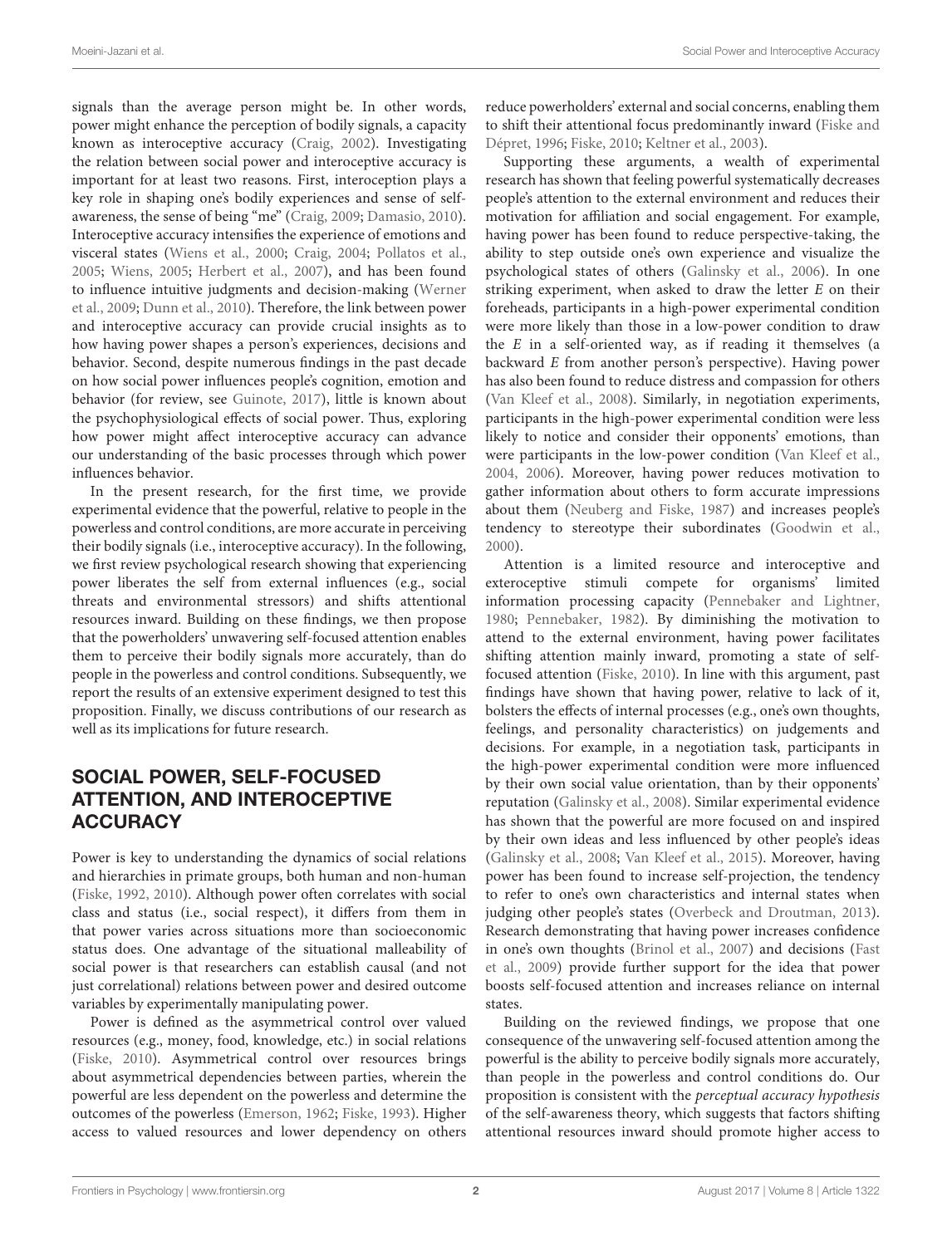bodily signals and increase interoceptive accuracy [\(Gibbons et al.,](#page-10-19) [1979;](#page-10-19) [Scheier et al.,](#page-11-13) [1979;](#page-11-13) [Ehlers and Breuer,](#page-10-20) [1996;](#page-10-20) [Carver,](#page-10-21) [2011\)](#page-10-21).

Two paradigms have been commonly used to quantify interoceptive accuracy in laboratory settings. One paradigm is the Schandry heartbeat-detection task, also known as the Mental Tracking Method, which requires participants to silently count their felt heartbeats. The accuracy in perceiving heartbeats indicates one's ability to detect bodily signals [\(Schandry,](#page-11-14) [1981;](#page-11-14) [Dunn et al.,](#page-10-6) [2010\)](#page-10-6). The other paradigm–the Whitehead task–is based on discriminating between exteroceptive cues (e.g., auditory or visual) and visceral signals [\(Whitehead et al.,](#page-11-15) [1977;](#page-11-15) [Brener et al.,](#page-10-22) [1993\)](#page-10-22). In the Whitehead task, participants are asked to detect synchrony between a recorded heartbeat sound (i.e., exteroceptive audio signal) and their own heartbeats (i.e., interoceptive signal). Accuracy in detecting synchronous signals indicates one's ability to detect bodily signals. Although these paradigms are both associated with activity in brain regions related to interoception [\(Critchley et al.,](#page-10-23) [2004;](#page-10-23) [Pollatos](#page-11-16) [et al.,](#page-11-16) [2007c\)](#page-11-16), they impose different attentional demands on participants. Whereas the Schandry heartbeat-detection task only demands attention to visceral sensations, the Whitehead task requires focus on interoceptive (i.e., visceral sensations) and exteroceptive stimuli simultaneously. Therefore, while the Schandry task exclusively measures interoceptive accuracy, the Whitehead task reveals people's ability for multisensory (interoceptive and exteroceptive) integration [\(Brener and Ring,](#page-10-24) [1995;](#page-10-24) [Pollatos et al.,](#page-11-16) [2007c;](#page-11-16) [Schulz et al.,](#page-11-17) [2013\)](#page-11-17). Given that our hypothesis was pertained to people's interoceptive accuracy (and not to their ability in multisensory integration), we used the Schandry heartbeat-detection task to test our proposition. In the following, we report the procedure and results of an experiment that examined the effect of situationally induced feeling of social power on interoceptive accuracy.

# MATERIALS AND METHODS

## **Participants**

Participants were 135 paid university students ( $M_{\text{age}} = 23.74$ ,  $SD = 4.14$ ; 88 females). All participants gave written informed consent in accordance with the Declaration of Helsinki, and were fully debriefed afterward. The university's research ethics committee approved the study and its procedure prior to data collection.

## Measuring Dispositional Characteristics

Two weeks before the laboratory experiment, participants completed a brief online questionnaire consisting of the private body-consciousness (PBC) scale [\(Miller et al.,](#page-11-18) [1981\)](#page-11-18), the personal sense of power (PSOP) scale [\(Anderson et al.,](#page-10-25) [2012\)](#page-10-25), and demographic questions (i.e., age and gender). The PBC scale captures participants' chronic tendency to focus on bodily sensations. The PSOP measures people's chronic and general sense of power, formed over time and across social contexts. We collected these measures to explore the role of dispositional characteristics (i.e., PSB and PSOP) in the relation between the situationally induced feeling of power (as manipulated in the lab)

and interoceptive accuracy, and to test assumptions underlying our proposition. We measured these personality traits two weeks before the experiment (and not at end of lab sessions) to avoid any potential influence that our power manipulation might otherwise have on people's self-report of PBC and PSOP. All participants  $(n = 135)$  completed this survey.

## Experimental Procedure: Power Manipulation and Assessment of Interoceptive Accuracy

Participants came to the lab individually. They were led to believe that the experiment would entail working in teams with another participant, who presumably had not arrived yet (in reality, participants did not engage in any teamwork task). The experimenter asked participants whether they would be willing to assist in calibrating a set of physiological sensors until their partner arrived–a request all agreed to. The experimenter then attached physiological sensors to participants' non-dominant hands and instructed them to refrain from making any hand or body movements.

While participants were alone in the room, their baseline physiological measures, including blood volume pulse and skin conductance response (SCR) were recorded during an interval of 2 min (serving as a baseline measure). Throughout the experiment, heartbeat signals were acquired using a pulse transducer attached to the participant's third finger and GSR signals were acquired using finger electrodes attached to the participant's second (index) and fourth fingers. The sensors were connected to a physiological data acquisition unit (PowerLab 8/35, AD Instruments), sampling at 1 kHz, which transferred recorded signals to a PC running LabChart Pro software (AD Instruments), which derived physiological measures.

Next, we manipulated power using a "manager-subordinate" role-playing task, a well-established and widely used procedure to induce feelings of having or lacking power among participants [\(Guinote et al.,](#page-10-26) [2002;](#page-10-26) [Galinsky et al.,](#page-10-27) [2003,](#page-10-27) [2008;](#page-10-16) [Guinote,](#page-10-28) [2007;](#page-10-28) [Overbeck and Droutman,](#page-11-12) [2013\)](#page-11-12). As part of this task, participants completed a bogus questionnaire, ostensibly designed to identify their role (e.g., manager, subordinate, or colleague) in the upcoming teamwork task. In reality, we used random assignment to assign participants to three experimental conditions: high power, low power, and control. However, administering this questionnaire was essential to make participants believe that their assigned roles were legitimate. After completing the (bogus) questionnaire, participants were randomly assigned to a highpower (i.e., manager role), low-power (i.e., subordinate role), or control (i.e., colleague role) condition and received a description of their role.

More specifically, participants in the high-power experimental condition learned that they would be paired with another participant who would be their "subordinate" and that their task was to evaluate and judge their subordinate's performance in a problem-solving task assigned to them. Additionally, they learned that they would determine which proportion of a designated monetary reward their "subordinate" would receive upon completing the task. In contrast, participants in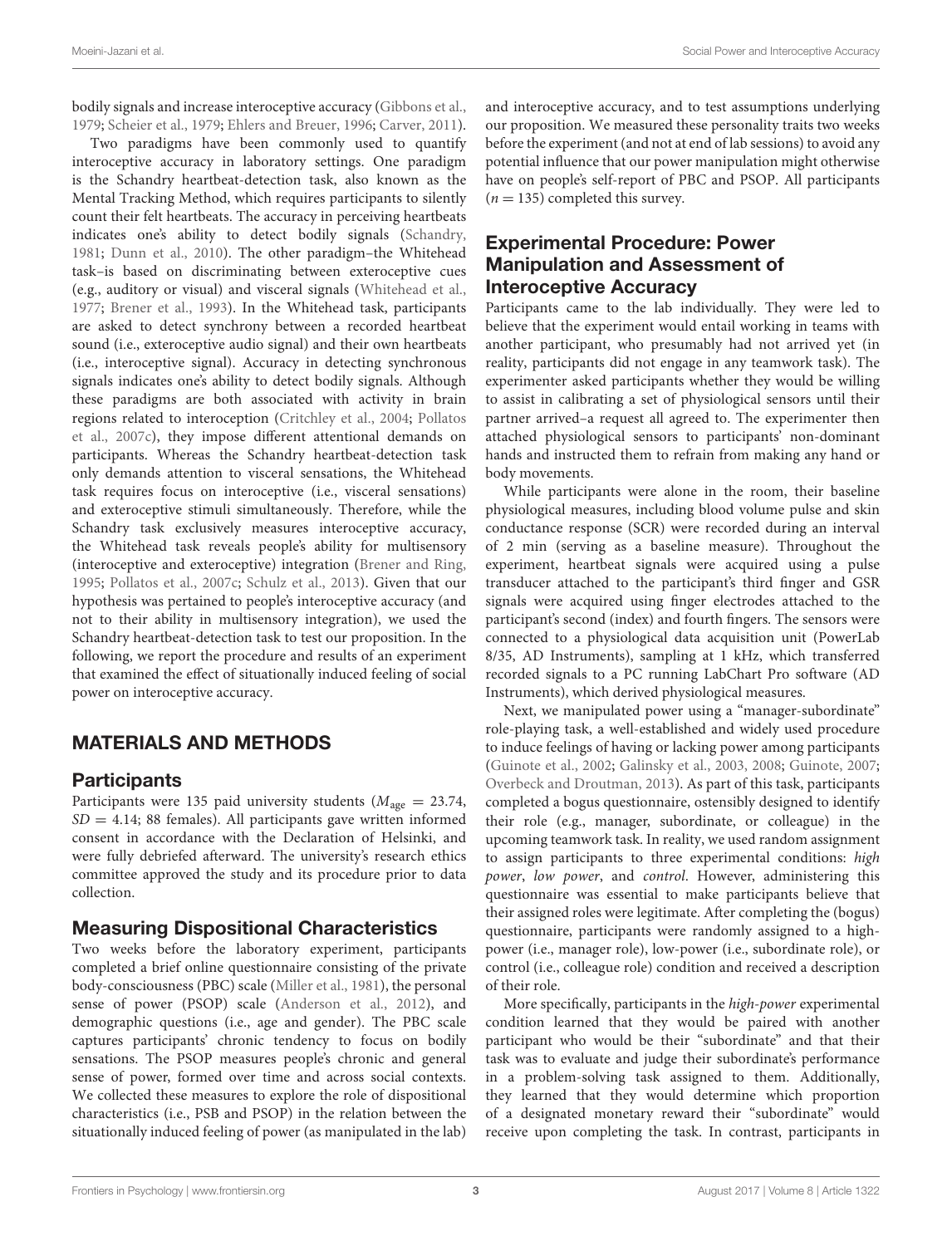the low-power experimental condition (i.e., subordinates) were informed that they would be paired with a "manager," who would supervise and evaluate their performance in a problemsolving task, and that their "manager" had complete control over their monetary reward associated with the task. Finally, participants in the control condition, labeled as "colleagues," were told that they would be matched with another "colleague" to complete a problem-solving task, and that they both would receive a designated monetary reward after completing the task. Accordingly, and in line with the definition of social power [\(Keltner et al.,](#page-10-13) [2003;](#page-10-13) [Fiske,](#page-10-9) [2010\)](#page-10-9), the powerful (i.e., managers) had more control over the financial resources, could determine the outcomes of the powerless (i.e., subordinates), and were less dependent on them. Conversely, the powerless had less control over financial resources and their outcomes were more dependent on the powerful. Lastly, people in the control condition (i.e., colleagues) had no specific influence on each other's outcomes (see the Supplementary Material for detailed instructions used for power manipulation).

Following the power manipulation, and while participants were waiting for their team member to supposedly arrive for the teamwork task, physiological measures were recorded again for another interval of 2 min. We conducted this second measurement to compare the results with participants' baseline physiological responses, recorded before the power manipulation. Therefore, we could examine the impact of the power manipulation on participants' physiological responses, and assess the robustness of our expected results by controlling for changes in physiological responses.

Subsequently, interoceptive accuracy was measured using the Schandry heartbeat-detection task [\(Schandry,](#page-11-14) [1981\)](#page-11-14). Specifically, participants counted their felt heartbeats in two sets of three randomly ordered trials of varying duration (25, 35, and 45 s) marked by audio-visual start and stop cues. After each trial, participants typed the number of heartbeats they had felt during that interval. No performance feedback was provided. Throughout the task, participants were not permitted to take their pulse, or to use any other physical strategy such as holding their breath that could facilitate detection of heartbeats.

To ensure that participants' performance in the Schandry task resulted from genuine interoceptive ability rather than from inferred heartbeats based on counting time, we also administered a time-estimation control task [\(Ehlers and Breuer,](#page-10-29) [1992\)](#page-10-29). Similar to [Dunn et al.](#page-10-6) [\(2010\)](#page-10-6), three time-estimation trials were embedded within the six heartbeat-detection trials. After the first three heartbeat-detection trials, participants estimated the duration of three randomly ordered time intervals varying in length (23, 40, and 56 s), instead of counting their heartbeats, followed again by three heartbeat-detection trials.

Last, physiological sensors were detached from participants who were then guided to a separate room where they completed a series of self-report measures. Particularly, the survey consisted of two manipulation-check questions, followed by the PANAS scale [\(Watson et al.,](#page-11-19) [1988\)](#page-11-19) to assess participants' affective state. Additionally, in this survey, we also measured variables

that, though not critical to our main hypothesis, may possibly influence interoceptive accuracy, as suggested by past findings. We aimed to examine the robustness of our main findings by controlling for potential effects of these additional variables. Specifically, participants indicated the following: a subjective estimate of their resting/normal heart rate (in beats per minute), frequency of physical exercise, records of heart conditions, degree of task involvement during the experiment, gender, age, height, and weight. Height and weight were used to calculate participants' BMI. We have included analyses of our data using these additional self-reported measures in the Supplementary Material of this paper. After completing the survey, participants were debriefed, thanked, and paid.

# RESULTS

## Data Inspection and Exclusion

All participants completed the experiment. However, the data from four participants were excluded prior to the analysis because artifacts observed in their heart trace rendered uncertainty about the number of recorded heartbeats. Accordingly, our final sample for the main and follow-up analyses consisted of 131 participants  $(n_{\text{powers}} = 44, n_{\text{control}} = 42, n_{\text{powerful}} = 45)$ . As summarized in **[Table 1](#page-4-0)**, we did not find any significant differences between experimental conditions with respect to participants' age, BMI, and gender composition, indicating a homogenous distribution of participants across experimental conditions, resulting from random assignment<sup>[1](#page-3-0)</sup>.

# Power Manipulation Check

Participants indicated the extent to which they perceived (a) themselves, and (b) their team members in charge and control of the outcomes in the upcoming teamwork task, using 7 point scales with 1 anchored as "not at all in control" and 7 as "very much in control." A 3 (power condition: high-power vs. low-power vs. control)  $\times$  2 (perceived control: self vs. team member) ANOVA with repeated measures on the second factor was conducted. Results revealed only a significant interaction between the two factors,  $F(2,128) = 17.96, p < 0.001, \eta^2 = 0.30$ .

As expected, participants in the high-power experimental condition perceived themselves ( $M_{\text{self}} = 4.56$ ,  $SD = 1.37$ ), but not their team members (i.e., subordinates) ( $M_{\text{team member}} = 3.21$ ,  $SD = 1.64$ ,  $F(1,128) = 20.50$ ,  $p < 0.001$ , 95% CI<sub>Mean</sub>–Difference [0.76, 1.94],  $d = 0.82$ ], to be *more* in charge and control of the outcomes. Conversely, participants in the low-power condition perceived themselves ( $M_{\text{self}} = 4.14$ , SD = 1.75), but not their team members (i.e., the managers) ( $M_{\text{team member}} = 5.32$ ,  $SD = 1.54, F(1,128) = 15.33, p < 0.001, 95\% \text{ CI}_{Mean-Difference}$ 

<span id="page-3-0"></span><sup>&</sup>lt;sup>1</sup>Past research provides inconsistent evidence as to whether gender, age and BMI influence interoceptive accuracy. While some findings suggest that these variables might interfere with interoception [\(Cameron,](#page-10-30) [2001;](#page-10-30) [Herbert et al.,](#page-10-31) [2013\)](#page-10-31), other findings have found no evidence for such effects [\(Dunn et al.,](#page-10-32) [2007,](#page-10-32) [2010\)](#page-10-6). Nevertheless, these variables were measured in our study and we did not observe any significant differences across experimental conditions with respect to these variables. Moreover, the Supplementary Material accompanying this article includes further analysis to check the robustness of our main findings with respect to these variables.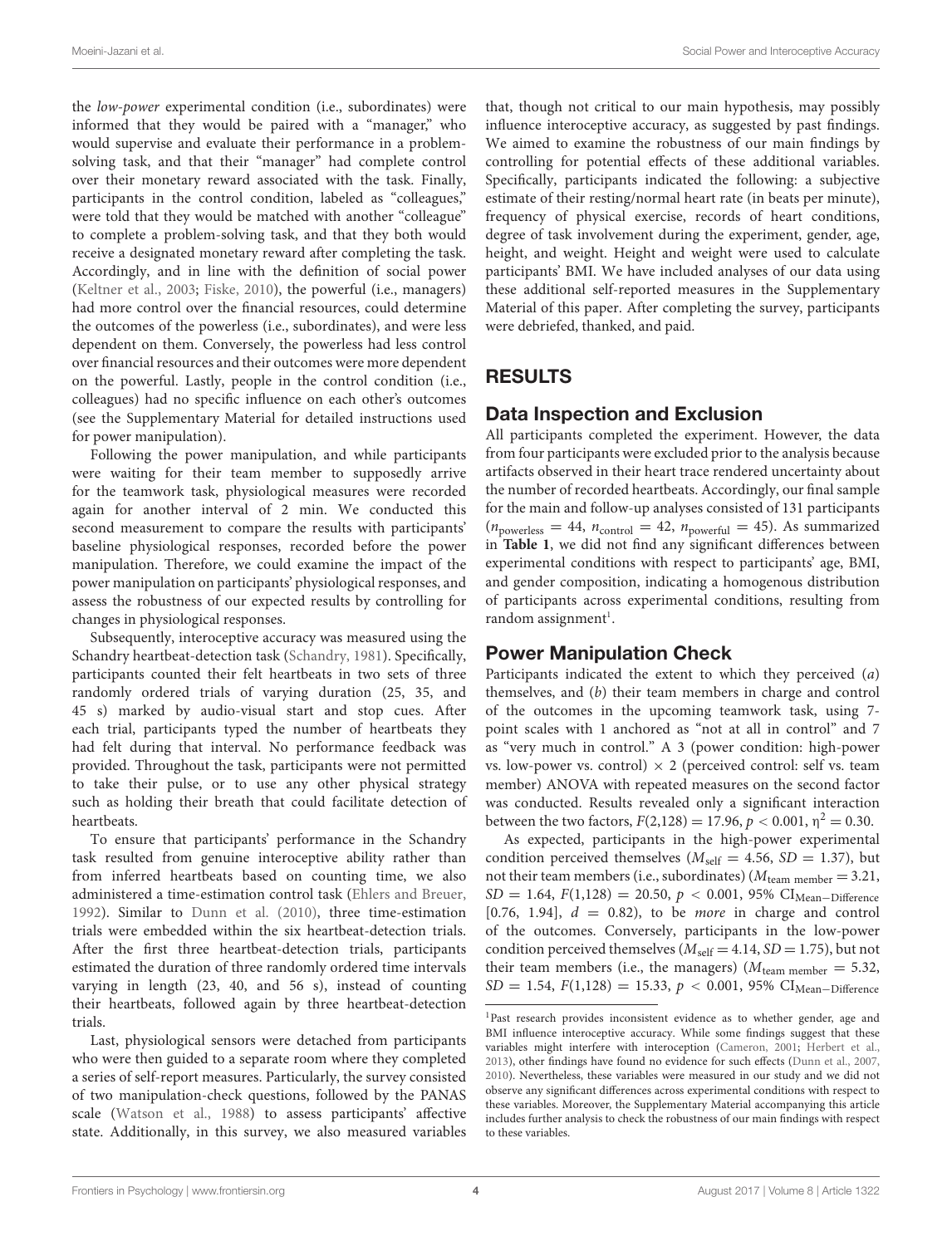<span id="page-4-0"></span>TABLE 1 | Sample characteristics across experimental conditions.

|                                     | Powerless $(n = 44)$        | Control $(n = 42)$          | Powerful ( $n = 45$ )       | <b>Test statistic</b>        | p-value |
|-------------------------------------|-----------------------------|-----------------------------|-----------------------------|------------------------------|---------|
| Gender composition<br>(Female/Male) | 30/14                       | 22/20                       | 34/11                       | $\chi^2$ (2, N = 131) = 5.36 | 0.07    |
| <b>BMI</b>                          | 22.13 (3.65) [21.16, 23.11] | 22.68 (3.55) [21.68, 23.67] | 22.07 (2.48) [21.11, 23.03] | $F(2, 128) = 0.45$           | 0.64    |
| Age                                 | 23.25 (4.59) [22.04, 24.46] | 24.07 (4.05) [22.83, 25.31] | 23.75 (3.48) [22.55, 24.95] | $F(2,128) = 0.44$            | 0.64    |

Numbers in parentheses represent the standard deviations (SD); numbers in square brackets represent 95% confidence intervals for the mean estimates.

[0.59, 1.78],  $d = 0.72$ ], to be less in control of the outcomes. Finally, participants in the control condition (i.e., colleagues), perceived themselves ( $M_{\text{self}} = 4.17$ ,  $SD = 1.41$ ) and their team member ( $M_{\text{team member}} = 3.87$ ,  $SD = 1.37$ ,  $F < 1$ ,  $p = 0.33$ , 95% CIMean−Difference [−0.31, 0.92]) to be equally in control of the outcomes. These results indicate that our power manipulation was successful. We therefore proceed to test our main proposition that the powerful, relative to the powerless and people in the control condition, should be more accurate in detecting their bodily signals (i.e., heartbeats).

## The Effect of Power on Interoceptive **Accuracy**

For each participant, interoceptive accuracy (IA) was calculated as the mean score of the heartbeat-detection performance across the six trials using the following transformation [\(Pollatos et al.,](#page-11-20) [2007b\)](#page-11-20):

$$
IA = \frac{1}{6} \sum (1 - \frac{|\text{Recorded heartbeats} - \text{Counted heartbeats}|}{\text{Recorded heartbeats}})
$$

$$
\times 100.
$$

This transformation creates a percentage score varying between 0 and 100 for each person, with higher scores indicating a smaller difference between recorded and counted heartbeats, and thus higher interoceptive accuracy. A one-way ANOVA revealed a significant effect of power conditions on interoceptive accuracy,  $F(2,128) = 5.76, p = 0.004, \eta^2 = 0.08$ . Planned contrasts showed that participants in the high-power experimental condition  $(M = 65.79, SD = 14.18)$  demonstrated greater interoceptive accuracy than did those in the control  $(M = 53.48, SD = 24.60,$  $F(1,128) = 6.93, p = 0.01, 95\% \text{ CI}_{Mean-Difference}$  [3.05, 21.57],  $d = 0.61$ ) and low-power conditions ( $M = 51.20$ ,  $SD = 25.14$ ,  $F(1,128) = 9.96, p = 0.002, 95\% \text{ CI}_{Mean-Difference}$  [5.44, 23.74],  $d = 0.71$ ). There was no significant difference in interoceptive accuracy between the control and low-power conditions ( $F < 1$ ,  $p = 0.63$ , 95% CI <sub>Mean</sub>–Difference [−7.03, 11.59]). These findings corroborate our hypothesis that, relative to the powerless and people in the control condition, the powerful are more accurate in perceiving their bodily signals. We reasoned that this greater accuracy was the result of inward attentional shift caused by experiencing power. However, our findings may be explained by processes other than an inward attentional shift, through which power might have influenced interoceptive accuracy. In the following, we examine and rule out those alternative processes.

## Addressing Alternative Processes Arousal

Our power manipulation might have increased participants' level of physiological arousal, which can facilitate access to bodily signals and result in superior performance in the Schandry heartbeat-detection task [\(Pollatos et al.,](#page-11-21) [2007a\)](#page-11-21). To test this explanation, we analyzed participants' physiological arousal as a function of their power condition using three different markers of arousal. As explained in the experimental procedure, we measured participants' physiological markers before (i.e., the baseline) and after power manipulation. Because participants were randomly assigned to experimental conditions and the baseline physiological measures were recorded before power was manipulated, we did not expect differences in baselines measures between experimental conditions. Confirming this, separate ANOVAs revealed that neither participants' baseline heart rates (HR),  $F(2,128) = 0.47$ ,  $p = 0.63$ , nor their baseline heart-rate variability (RMSSD) were significantly different across power conditions,  $F(2,128) = 0.26$ ,  $p = 0.77$ . Similarly, participant's baseline SCR did not significantly differ across power conditions,  $F(2,128) = 0.34, p = 0.71.$ 

Having confirmed that our experimental conditions did not differ in their baseline physiological measures, we continued to examine whether our power manipulation caused changes in participants' arousal, which might then explain the link between power and interoceptive accuracy. For each participant, changes in heart rate ( $\triangle$ HR), heart-rate variability ( $\triangle$ RMSSD), and skin conductance response ( $\triangle$ SCR) were calculated using their physiological responses recorded before (i.e., baseline) and after the power manipulation. Separate ANOVAs revealed that our power manipulation did not change participants' heart rate ( $\triangle$ HR,  $F$  < 1,  $p$  = 0.84) or their heart-rate variability ( $\triangle$ RMSSD,  $F < 1$ ,  $p = 0.69$ ). However, our power manipulation had a significant effect on participants'  $\triangle$ SCR,  $F(2,128) = 23.24$ ,  $p < 0.001$ ,  $\eta^2 = 0.27$ , such that participants in the low-power experimental condition showed a larger SCR change ( $M = 0.23$ ,  $SD = 0.16$ ) than did participants in the control ( $M = 0.09$ ,  $SD = 0.08$ ,  $F(1,128) = 33.09$ ,  $p < 0.001$ , 95% CI<sub>Mean</sub>-Difference [0.09, 0.19],  $d = 1.11$ ], and high-power conditions ( $M = 0.09$ ,  $SD = 0.08$ ,  $F(1,128) = 36.40$ ,  $p < 0.001$ , 95% CI<sub>Mean</sub>-Difference</sub> [0.10, 0.19],  $d = 1.11$ ). Interestingly, the change in SCR was not significantly different between participants in the high-power and control conditions ( $F < 1$ ,  $p = 0.86$ ), suggesting that it is unlikely that the power holders' physiological arousal accounts for their greater interoceptive accuracy.

Consequently, across three measures of physiological arousal, results of our analyses are inconsistent with the idea that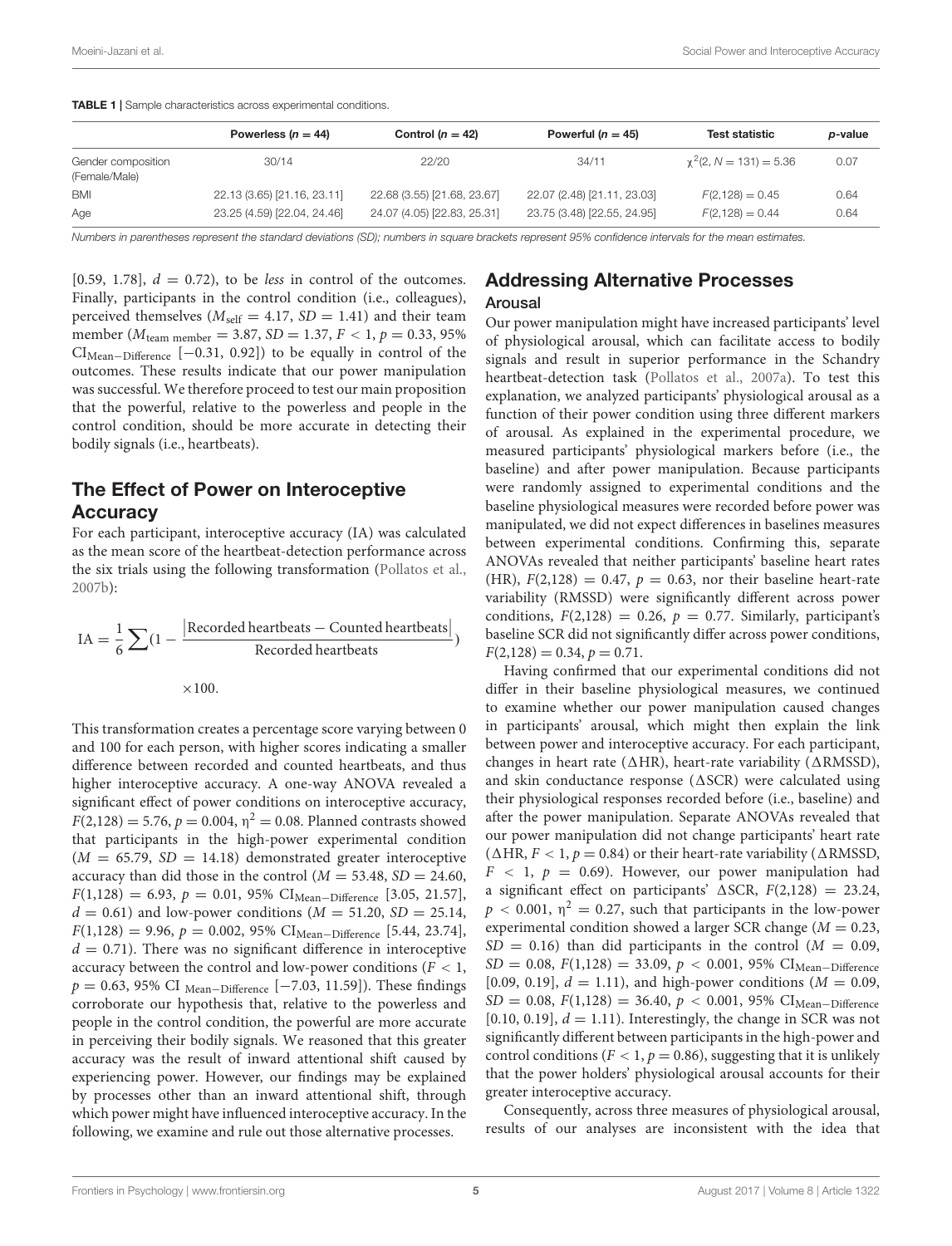experiencing power renders greater interoceptive accuracy through the arousal path. Nevertheless, to ensure the robustness of the relation between power and interoceptive accuracy, we further conducted a series of regression analyses<sup>[2](#page-5-0)</sup> in which we statistically controlled for the effects of physiological markers of arousal in our main analysis. When controlling for changes in heart rate ( $\triangle$ HR) as a covariate, we found a marginally significant effect of  $\triangle$ HR on interoceptive accuracy, ( $b = 1.29$ ,  $SE_b = 0.68, t(127) = 1.89, p = 0.06, 95\% \text{ CI}_b [-0.06,$ 2.65]), indicating that irrespective of their experimental power condition, participants with a larger change in HR detected their heartbeats more accurately. Importantly, however, the effect of power on interoceptive accuracy remained significant, such that participants in the high-power experimental condition detected their heartbeats more accurately than did those in the control (*b* Powerful vs. Control = 12.54,  $SE_b = 4.63$ ,  $t(127) = 2.71$ ,  $p = 0.008, 95\% \text{ CI}_b$  [3.37, 21.71]), and low-power conditions (b Powerful vs. Powerless = 14.37,  $SE_b$  = 4.58,  $t(127)$  = 3.14,  $p = 0.002$ , 95% CI<sub>b</sub> [5.31, 23.43]). Therefore, controlling for the effect of  $\triangle$ HR did not change the pattern or significance of our main findings.

Next, when controlling for changes in heart-rate variability ( $\triangle$ RMSSD),  $\triangle$ RMSSD did not significantly predict interoceptive accuracy ( $t < 1$ ,  $p = 0.58$ ), while the effect of power on interoceptive accuracy remained significant, consistent with our proposition ( $b$  Powerful vs. Control = 12.21,  $SE_b = 4.69, t(127) = 2.60, p = 0.01, 95\% \text{ CI}_b [2.92, 21.50];$  $b_{\text{Powerful}}$  vs. Powerless = 14.70,  $SE_b$  = 4.64,  $t(127)$  = 3.17,  $p = 0.002$ , 95% CI<sub>b</sub> [5.52, 23.87]). Similarly, when controlling for changes in skin conductance responses  $(\triangle SCR)$  as a covariate in our main analysis,  $\triangle$ SCR did not significantly predict interoceptive accuracy ( $t < 1$ ,  $p = 0.97$ ); however, the effect of power on interoceptive accuracy remained significant (*b* Powerful vs. Control = 12.31,  $SE_b = 4.70$ ,  $t(127) = 2.62$ ,  $p = 0.01$ , 95% CI<sub>b</sub> [3.01, 21.60]; b <sub>Powerful vs. Powerless = 14.51,  $SE_b = 5.26$ ,</sub>  $t(127) = 2.76, p = 0.007, 95\% \text{ CI}_b [4.10, 24.92]).$ 

To sum, these analyses indicate that compared to people in the powerless and control conditions, having power does not increase participants' arousal level. Therefore, physiological arousal is unlikely to be the mechanism through which power affects interoceptive accuracy. Moreover, we found that the effect of power on interoceptive accuracy is robust and remains significant, even after controlling for participants' physiological arousal[3](#page-5-1) (see **[Table 2](#page-6-0)** for a descriptive summary of arousal markers as a function of experimental power conditions).

#### Affect

Positive affect has been found to increase self-focused attention [\(Silvia and Abele,](#page-11-23) [2002\)](#page-11-23), which can enhance interoceptive accuracy [\(Ainley et al.,](#page-10-33) [2012\)](#page-10-33). Since an elevated feeling of power has been proposed to increase positive affect [\(Keltner et al.,](#page-10-13) [2003\)](#page-10-13), our findings might be explained by participants' affective states, rather than by their interoceptive attention shift. To test this explanation, we examined the effect of power on participants' self-reported affective states, measured after power manipulation, using the PANAS [\(Watson et al.,](#page-11-19) [1988\)](#page-11-19). A series of one-way ANOVAs demonstrated that our power manipulation did not influence participants' positive,  $F(2,128) = 0.21$ ,  $p = 0.81$ , or negative affect,  $F(2,128) = 1.13$ ,  $p = 0.33$ . Therefore, participants' affective state is unlikely to be the underlying mechanism for our effect.

Additionally, to test the robustness of our main findings, we included participants' affective states as covariates in the main analysis. Results of a regression analysis revealed that neither participants' positive affect ( $t < 1$ ,  $p = 0.71$ ), nor their negative affect ( $t < 1$ ,  $p = 0.40$ ) significantly predicted their interoceptive accuracy. Importantly, controlling for participants' affective states did not change the significance or pattern of our main findings. That is, participants in the high-power experimental condition were more accurate in detecting their interoceptive signals than were those in the control ( $b$   $_{\text{Powerful vs. Control}} = 12.17$ ,  $SE_b = 4.71$ ,  $t(126) = 2.58$ ,  $p = 0.01$ , 95%  $CI_b$  [2.85, 21.48]), and low-power conditions (b Powerful vs. Powerless = 14.93,  $SE_b = 4.68$ ,  $t(126) = 3.19, p = 0.002, 95\% \text{ CI}_b [5.68, 24.18].$ 

Overall, these analyses indicate that our power manipulation did not influence either positive or negative affective states, and that participants' affective state could not account for their interoceptive accuracy (see **[Table 2](#page-6-0)** for a descriptive summary of affective states as a function of experimental power conditions).

### Goal Pursuit

Past research has demonstrated that having power increases goal-directed behavior [\(Guinote,](#page-10-28) [2007\)](#page-10-28). Relating to our experiment, one intriguing possibility could be that our experimental setting might have activated "intentions for accuracy" among participants. Consequently, the better pursuit of this goal (i.e., trying to be accurate in the assigned tasks) by the powerful, rather than an inward attentional shift caused by experiencing power, might be the underlying driver of our effect. To rule out this possibility, we examined participants' accuracy in the time-estimation task, embedded within the heartbeat-detection trials. We reasoned that if powerholders' greater interoceptive accuracy was merely the result of their superior pursuit of a goal for accuracy, then the powerful should also perform more accurately in the time-estimation task.

An average accuracy score across the three time-estimation trials was calculated for each participant. A one-way ANOVA revealed that participants' experimental condition did not influence their time-estimation accuracy  $F(2,128) = 0.75$ ,  $p = 0.47$ , indicating that goal pursuit is not a plausible explanation for our findings (see **[Table 2](#page-6-0)** for the summary of time-estimation accuracy as a function of experimental power conditions).

<span id="page-5-0"></span><sup>&</sup>lt;sup>2</sup>In all the reported regression analyses throughout this article, continuous variables were mean centered and experimental conditions (high-power, control, and low-power) were dummy coded. Because our main hypothesis pertains to the experience of "having" power, we always considered the high-power condition as the reference group in our dummy coding. This coding enabled us to quantify and compare participants' interoceptive accuracy in the high-power experimental condition with those of control and low-power conditions.

<span id="page-5-1"></span> $3$ Observing larger  $\triangle$ SCR among the low-power participants is consistent with past findings showing that lack of power is associated with greater stress and heightened vigilant state [\(Fiske,](#page-10-9) [2010;](#page-10-9) [Smith and Hofmann,](#page-11-22) [2016\)](#page-11-22). Importantly, however, as our data suggests,  $\Delta \text{SCR}$  does not affect interoceptive accuracy of the powerless, relative to people in the control condition.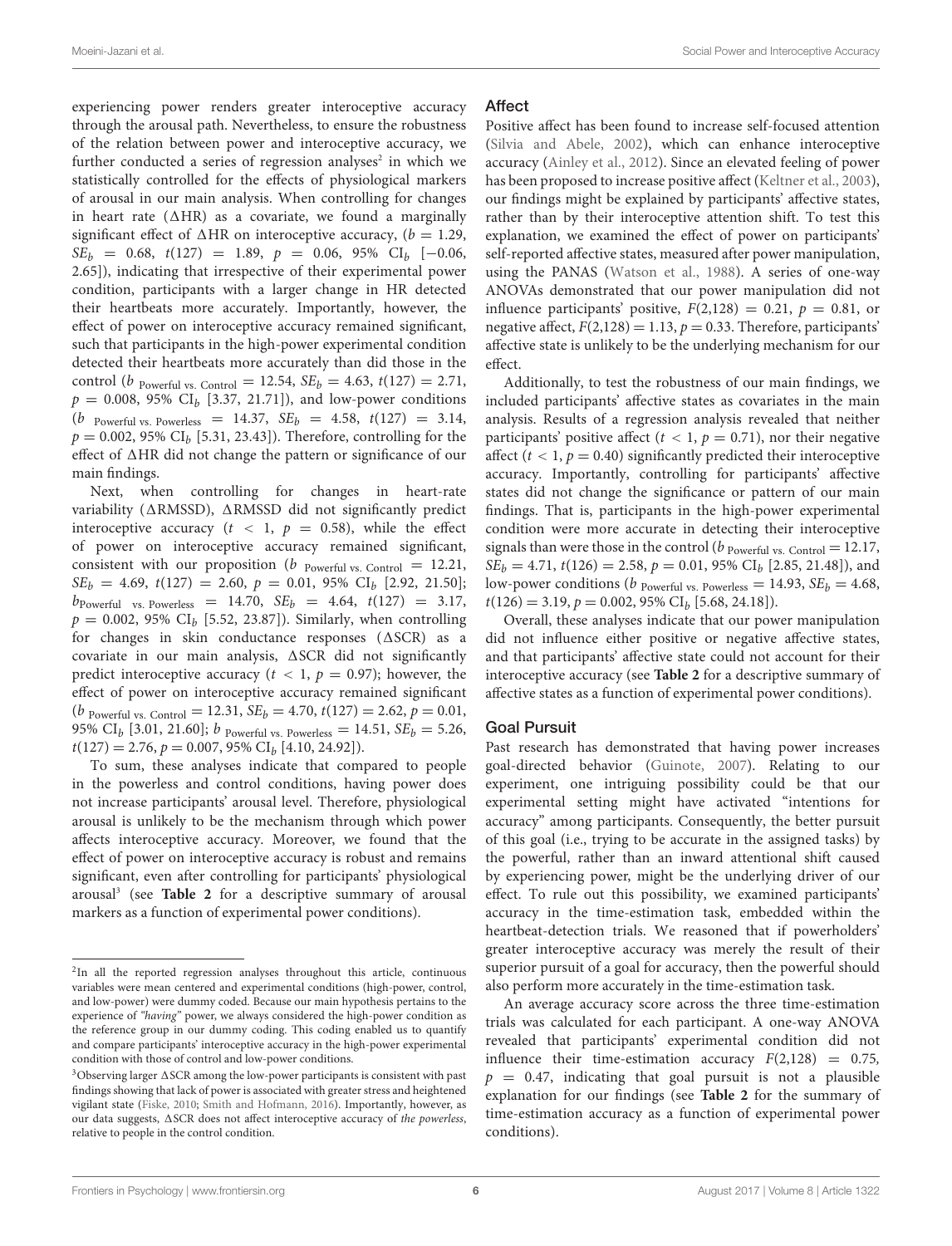|                                | Powerless $(n = 44)$             | Control ( $n = 42$ )              | Powerful ( $n = 45$ )            |
|--------------------------------|----------------------------------|-----------------------------------|----------------------------------|
| Interoceptive accuracy (IA)    | 51.20 (25.14) [44.69, 57.70]     | 53.48 (24.60) [46.82, 60.13]      | 65.79 (14.18) [59.36, 72.22]     |
| $\Delta H H^{\dagger}$         | $-0.83(3.5)$ [ $-1.66, 0.001$ ]  | $-0.48(2.29)$ [ $-1.33, 0.37$ ]   | $-0.66$ (2.40) [ $-1.48$ , 0.17] |
| $\triangle$ RMSSD <sup>†</sup> | $-0.04$ (0.58) [ $-0.17$ , 0.08] | $-0.12$ (0.38) [ $-0.25$ , 0.004] | $-0.09$ (0.20) [ $-0.21$ , 0.04] |
| $\triangle$ SCR <sup>†</sup>   | $0.23$ (0.16) [0.20, 0.27]       | 0.09(0.08)[0.06, 0.13]            | 0.09(0.08)[0.05, 0.12]           |
| Self-reported positive affect  | 3.18(0.63)[2.99, 3.37]           | 3.18 (0.63) [2.99, 3.37]          | 3.10(0.63)[2.92, 3.29]           |
| Self-reported negative affect  | 1.75 (0.56) [1.60, 1.90]         | 1.60 (0.44) [1.45, 1.75]          | 1.62 (0.49) [1.47, 1.77]         |
| Time-estimation accuracy       | 76.86 (14.50) [71.52, 82.20]     | 74.02 (18.88) [68.55, 79.49]      | 72.25 (19.88) [66.97, 77.53]     |
|                                |                                  |                                   |                                  |

<span id="page-6-0"></span>TABLE 2 | Physiological and self-reported measures as a function of social power.

Numbers in parentheses represent the standard deviations (SD); numbers in square brackets represent 95% confidence intervals for the mean estimates. <sup>†</sup>The change scores (A) were calculated by subtracting participants' pre-manipulation physiological responses (i.e., baselines) from their post-manipulation physiological responses.

Finally, to test the robustness of the relation between power and interoceptive accuracy, we included participants' accuracy in time estimation as a covariate in the main analysis. Results of a regression analysis revealed a positive and significant main effect of accuracy in time estimation ( $b = 0.28$ ,  $SE<sub>b</sub> = 0.11$ ,  $t(127) = 2.65, p = 0.009, 95\% \text{ CI}_b [0.07, 0.49]),$  indicating that, irrespective of their experimental power conditions, participants who were more accurate in counting time were also more accurate in detecting their heartbeats. Notably, however, controlling for participants' accuracy in counting time did not influence the pattern or significance of our main findings. Participants in the high-power experimental condition were more accurate in detecting their heartbeats than were those in the control (*b* Powerful vs. Control = 12.80,  $SE_b = 4.58$ ,  $t(127) = 2.80$ ,  $p = 0.006, 95\% \text{ CI}_b [3.75, 21.86]$ , and low-power conditions (*b* Powerful vs. Powerless = 15.88,  $SE_b$  = 4.54,  $t(127)$  = 3.49,  $p = 0.001, 95\% \text{ CI}_b [6.89, 24.87]$ .

To conclude, results of our analyses using both physiological and self-reported data are inconsistent with explanations that would attribute the process underlying the relation between power and interoceptive accuracy to effects other than powerholders' inward attentional shift. Particularly, we demonstrated that the effect of power on interoceptive accuracy cannot be explained through participants' physiological arousal, affective state, or intention for accuracy. In the following section, we use participants' dispositional characteristics, measured two weeks before the experiment, to shed further light on the process underlying our effect and to generalize our findings beyond experimental power manipulations in the laboratory.

## The Role of Dispositional Characteristics Body Consciousness

We argued that the powerful are more accurate in perceiving their bodily signals, mainly because having power shifts attentional resources inward. Consistent with this argument, one should expect that the effect of power on interoceptive accuracy would be stronger (weaker) among individuals with a lower (higher) chronic tendency to attend to their internal sensations. In other words, among people with a higher chronic tendency to attend to internal sensations, experiencing power should not render further accuracy in perceiving bodily signals (presumably due to a ceiling effect). However, if having power indeed shifts people's attentional resources inward, it should have a bigger impact on interoceptive accuracy among those with a

lower chronic tendency to attend to bodily signals. To test this hypothesis, we used individuals' differences in attention to internal sensations, measured two weeks before the experiment, using the private body consciousness subscale (PBC) of the Body Consciousness Questionnaire [\(Miller et al.,](#page-11-18) [1981\)](#page-11-18). The PBC is one of the three subscales of the Body Consciousness Questionnaire and measures how sensitive individuals are in attending to their internal and bodily sensations (e.g., "I am attentive to internal bodily tensions"). The other two subscales are Public Body Consciousness and Body Competence, which we did not measure in our survey, as they were irrelevant to our hypothesis.

A general linear model (GLM) procedure was used, with power, PBC (mean-centered), and their interaction term as independent variables, and participants' interoceptive accuracy as dependent variable. Results revealed a significant main effect of power condition  $F(2,125) = 5.97$ ,  $p = 0.003$ ,  $\eta^2 = 0.08$ , but not of PBC  $F(1,125) = 1.17$ ,  $p = 0.28$  on interoceptive accuracy. More importantly, and as expected, the interaction between power and PBC was significant  $F(2,125) = 3.34$ ,  $p = 0.039$ ,  $\eta^2 = 0.05$ . To specify the precise pattern of the power  $\times$  PBC interaction, we examined the effects of power conditions (dummy coded to compare the high-power condition with control and low-power conditions) at one standard deviation above (high PBC) and below (low PBC) the mean of PBC, using a series of regressions [\(Aiken and West,](#page-10-34) [1991\)](#page-10-34).

As expected, results of this analysis revealed that among high-PBC participants, the powerful did not show more interoceptive accuracy, than did those in the control ( $b$   $_{\text{Powerful vs. Control}} = 7.74$ ,  $SE_b = 7.05, t(125) = 1.10, p = 0.28, 95\% \text{ CI}_b [-6.22,$ 21.70]) and low-power conditions ( $b$  <sub>Powerful vs. Powerless</sub> = 3.39,  $SE_b = 6.87, t(125) = 0.49, p = 0.62, 95\% \text{ CI}_b [-10.20,$ 16.99]). However, consistent with our reasoning, among low-PBC participants, the powerful were significantly more accurate in perceiving their bodily signals, than were those in the control (*b* Powerful vs. Control = 15.66,  $SE_b = 6.39$ ,  $t(125) = 2.45$ ,  $p = 0.016, 95\% \text{ CI}_{b}$  [3.00, 28.31]) and low-power conditions (*b* Powerful vs. Powerless = 27.10,  $SE_b$  = 6.45,  $t(125)$  = 4.20,  $p < 0.001$ , 95% CI<sub>b</sub> [14.34, 39.86]).

These findings underscore the role of inward attentional shift in the relation between power and interoceptive accuracy. Relative to people in the low-power and control conditions, the powerful perceive their somatic signals more accurately, and this effect is more pronounced among those with a lower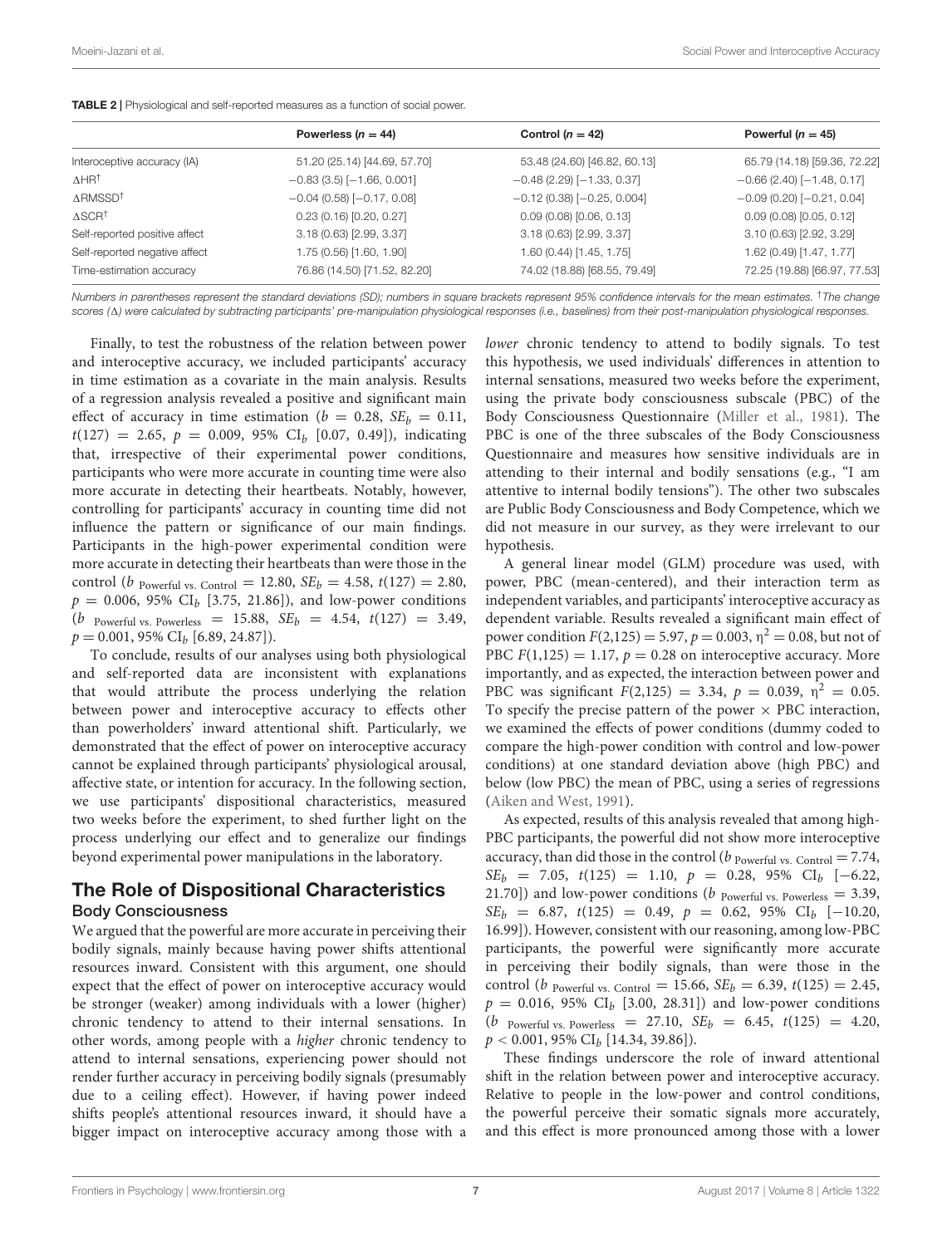chronic tendency to attend to internal sensations. However, among people whose attention was chronically turned inward to monitor bodily sensations (i.e., high PBC), experiencing power did not further increase accuracy in perceiving bodily signals<sup>[4](#page-7-0)</sup> (see **[Figure 1](#page-8-0)**).

#### Personal Sense of Power (PSOP)

Individuals develop a general sense of their power over time and across social contexts [\(Anderson et al.,](#page-10-25) [2012\)](#page-10-25). A different approach to test our main hypothesis is to examine whether participants' chronic sense of their power (PSOP) also predicts interoceptive accuracy, similar to how their situational experience of power does. To this end, we examined joint effects of situationally induced feelings of power, as manipulated in the lab, and participants' dispositional sense of power (PSOP), which we measured two weeks before the experiment, on interoceptive accuracy.

A stepwise linear regression procedure was applied. First, we regressed participants' interoceptive accuracy scores on power conditions (dummy coded to compare the highpower experimental condition with the control and low-power conditions) and PSOP (mean-centered). As expected, results revealed that a situational experience of power significantly increased people's interoceptive accuracy compared to that of their counterparts in the control ( $b$  Powerful vs. Control = 11.52,  $SE_b = 4.60$ ,  $t(127) = 2.51$ ,  $p = 0.013$ , 95% CI<sub>b</sub> [2.43, 20.62]) and low-power conditions (b Powerful vs. Powerless = 13.06,  $SE_b = 4.57$ ,  $t(127) = 2.86, p = 0.005, 95\% \text{ CI}_b [4.01, 22.11]$ . Moreover, people's chronic sense of power (PSOP) was also positively and significantly associated with their interoceptive accuracy  $(b = 5.85, SE_b = 2.35, t(127) = 2.49, p = 0.014, 95\% \text{ CI}_b$ [1.20, 10.50]), indicating that, independent of their experimental condition, those with higher dispositional sense of power were more accurate in perceiving their bodily signals. Next, we entered the respective interaction terms between power conditions (dummy coded) and PSOP (mean-centered) into the model. Results revealed that interaction terms were not significantly predicting interoceptive accuracy ( $ps > 0.16$ ) and that including them in the analysis did not significantly increase the first model's explanatory power,  $\Delta R^2 = 0.01$ ,  $F_{change}$  (2,125) = 0.99,  $p = 0.37$ . Therefore, these analyses demonstrate that situationally induced feelings of power as well as dispositional sense of power have similar and independent effects on interoceptive accuracy. The observed independence between experimentally induced feeling of power and dispositional sense of power in our findings are

consistent with recent research showing that one's positional power (e.g., one's role as a manager) and sense of power have similar but independent effects on various state measures in daily life [\(Smith and Hofmann,](#page-11-22) [2016\)](#page-11-22). Consequently, these results generalize our proposition by showing that social power renders more accurate perception of bodily signals, whether it stems from situational or chronic sources.

## DISCUSSION AND FUTURE DIRECTIONS

Attention is fundamental in binding humans (and other primates) into social organizations and promotes safety and access to resources [\(Chance and Jolly,](#page-10-35) [1970;](#page-10-35) [Fiske,](#page-10-9) [2010\)](#page-10-9). However, attention is a limited resource, and interoceptive and exteroceptive stimuli compete for organisms' limited information processing capacity [\(Pennebaker and Lightner,](#page-11-9) [1980;](#page-11-9) [Pennebaker,](#page-11-10) [1982\)](#page-11-10). Consequently, factors that shift attention inward should promote higher access to bodily signals and enhance interoceptive accuracy [\(Gibbons et al.,](#page-10-19) [1979;](#page-10-19) [Scheier](#page-11-13) [et al.,](#page-11-13) [1979;](#page-11-13) [Ehlers and Breuer,](#page-10-20) [1996;](#page-10-20) [Carver,](#page-10-21) [2011\)](#page-10-21). In the present research, we proposed and provided experimental evidence that social power is one such a factor.

Building on research showing that social power liberates the self from external influences and increases self-focused attention, we proposed that experiencing power leads to more accurate perception of bodily signals. Consistent with our proposition, after power was manipulated, people in the high-power experimental condition outperformed those in control and lowpower conditions in the Schandry heartbeat-detection task. We demonstrated that the effect of power on interoceptive accuracy was not explained by participants' physiological arousal, affective state, or general intention for accuracy. Rather, the effect of situationally induced feelings of power on interoceptive accuracy was dependent on individuals' chronic tendency to focus on their visceral sensations, signifying the role of inward attentional shift with respect to our hypothesis. Finally, we demonstrated that chronic sources of feeling powerful also predicted people's interoceptive accuracy similar to, and independent of, how their situationally induced feeling of power did. While in this manuscript, we limited our analyses to variables that were central to our main hypothesis, further analyses of our data using other variables that we collected at the end of our experiment (e.g., gender, BMI, participants' exercise frequency, etc.) can be found in the Supplementary Material accompanying this article.

Experiencing power has been found to increase approach-related processes [\(Keltner et al.,](#page-10-13) [2003\)](#page-10-13) such as action tendencies and risk-taking [\(Galinsky et al.,](#page-10-27) [2003;](#page-10-27) [Anderson and Galinsky,](#page-10-36) [2006\)](#page-10-36), and to facilitate focus on desired goals and outcomes [\(Slabu and Guinote,](#page-11-25) [2010;](#page-11-25) [Hirsh et al.,](#page-10-37) [2011\)](#page-10-37). Our research contributes to these findings by suggesting a novel pathway, namely increased interoceptive accuracy, through which power and hierarchy can influence decision-making and behavior, thus providing several avenues for future research.

First, sensitivity to cardiac signals has been shown to involve brain structures associated with monitoring and perceiving emotions and visceral states [\(Craig,](#page-10-4) [2004,](#page-10-4) [2011;](#page-10-38) [Critchley et al.,](#page-10-23)

<span id="page-7-0"></span><sup>&</sup>lt;sup>4</sup> Although it is conventional to conduct spotlight analysis at one standard deviation above (i.e., high) and below (i.e., low) the mean of the continuous moderating variable (i.e., PBC), this approach is suboptimal in that these two points are chosen arbitrarily and thus do not specify the exact point in the range of the continuous moderating variable in which the difference between high-power condition and the other two experimental conditions became simultaneously significant. Therefore, following recommendations by [Spiller et al.](#page-11-24) [\(2013\)](#page-11-24), we conducted a floodlight analysis using Johnson and Neyman's approach on the range of PBC (i.e., from 1 to 5). Results revealed that power significantly increased people's interoceptive accuracy compared to that of their counterparts in the control (*b* Powerful vs. Control = 10.21,  $SE_b = 5.16$ ,  $t(127) = 1.98$ ,  $p = 0.05$ , 95% CI<sub>b</sub> [0.01, 20.42]) and low-power conditions ( $b$  <sub>Powerful vs. Powerless</sub> = 10.80,  $SE_b$  = 5.06,  $t(127) = 2.13, p = 0.035, 95\% \text{ CI}_b [0.79, 20.80]),$  for any PBC value below 3.57, but not for any PBC value greater than 3.57.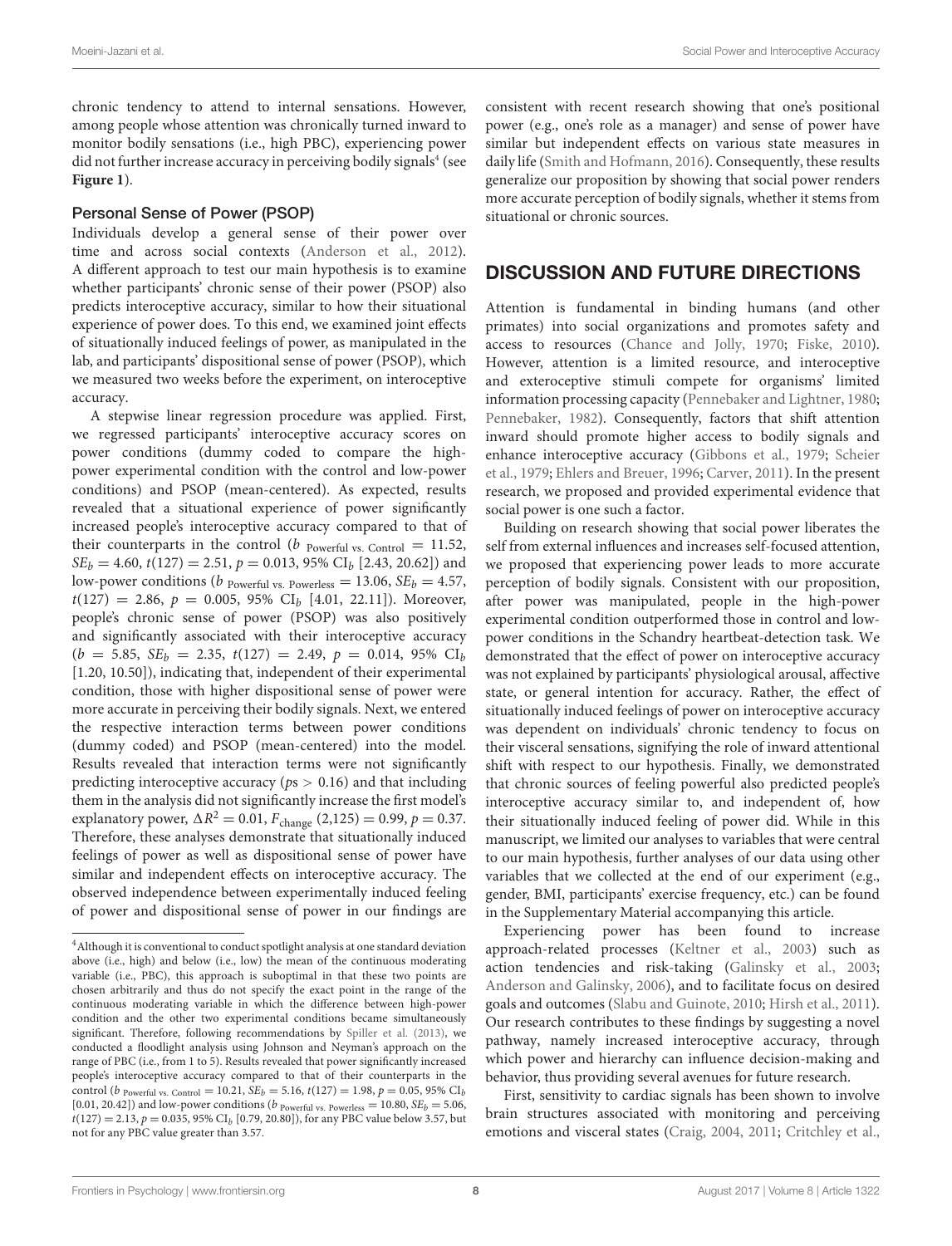

<span id="page-8-0"></span>[2004\)](#page-10-23). Accordingly, our findings suggest that having power should intensify the experience of feelings and visceral states, which are known to markedly influence judgements and behavior [\(Loewenstein,](#page-11-26) [1996;](#page-11-26) [Schwarz and Clore,](#page-11-27) [2007\)](#page-11-27). We thus predict that identical visceral states (e.g., hunger, thirst, and sexual desire), and sources of affective experience, have a greater impact on the powerful than on the powerless. For instance, research has shown that people with activated sexual appetite (i.e., experiencing a hot, visceral state) are more likely to opt for smaller-sooner monetary and non-monetary rewards, foregoing larger-later rewards [\(Wilson and Daly,](#page-11-28) [2004;](#page-11-28) [Van den Bergh et al.,](#page-11-29) [2008\)](#page-11-29). Relevant to the present research, our findings suggest that the powerful, relative to the powerless and people in the control condition, should show increased reward-seeking intentions and behavior when experiencing a hot, visceral state (e.g., sexual desire).

Moving beyond reward-related tendencies in consumption domains, our findings also offer novel research possibilities on how power might shape social interactions, both in person perception and in reaction to other people's (economic) offers. In relation to person perception, research has shown that the arousal experienced when interacting with others modulates one's preference toward those people [\(Stephan et al.,](#page-11-30) [1971\)](#page-11-30). There is a significant overlap between brain areas associated with interoceptive accuracy and those related to experiencing arousal [\(Pollatos et al.,](#page-11-20) [2007b](#page-11-20)[,c\)](#page-11-16). Given the link between power and interoception, we predict that power should intensify the experience of arousal during social interactions, which in turn should influence powerholders' expectations from and behavior toward other people. This prediction is consistent with past findings showing that social power heightens expectations of sexual interest from subordinates of the opposite sex [\(Kunstman](#page-10-39) [and Maner,](#page-10-39) [2010\)](#page-10-39), and that it increases people's infidelity among both powerful men and women [\(Lammers et al.,](#page-10-40) [2011\)](#page-10-40). Future research can fruitfully investigate the power-interoception link to elucidate the nature of some of the corruptive effects of power in social interactions.

Another interesting avenue for future research is to investigate the role of interoceptive accuracy in how social power modulates reactions to unfair offers. Power has been found to heighten sensitivity to unfair offers [\(Sawaoka et al.,](#page-11-31) [2015\)](#page-11-31). The tendency to reject unfair offers is modulated by emotional and physiological reactions mediated by interoceptive accuracy [\(Dunn et al.,](#page-10-41) [2012\)](#page-10-41). Our findings therefore suggest that increased perception of bodily signals among the powerful when receiving an unfair offer should mediate the relation between power and rejection of unfair offers, for instance in ultimatum games.

Future research can also investigate how hierarchical dynamics [\(Sapolsky,](#page-11-32) [2005\)](#page-11-32) might modulate our current findings. For example, when the power position is stable, we predict that the powerful are more accurate in perceiving bodily signals, than are the powerless and people in the control condition. Conversely, when there is fierce competition for valued resources (e.g., food, money, and mating) within the hierarchy and thus the power position is unstable, having power should not cause superior interoceptive accuracy. This is because safeguarding one's power in an unstable hierarchy demands shifting attentional resources outward to predict and monitor threats, decreasing accuracy in perceiving interoceptive signals. Similarly, another feature of social power that might influence its effect on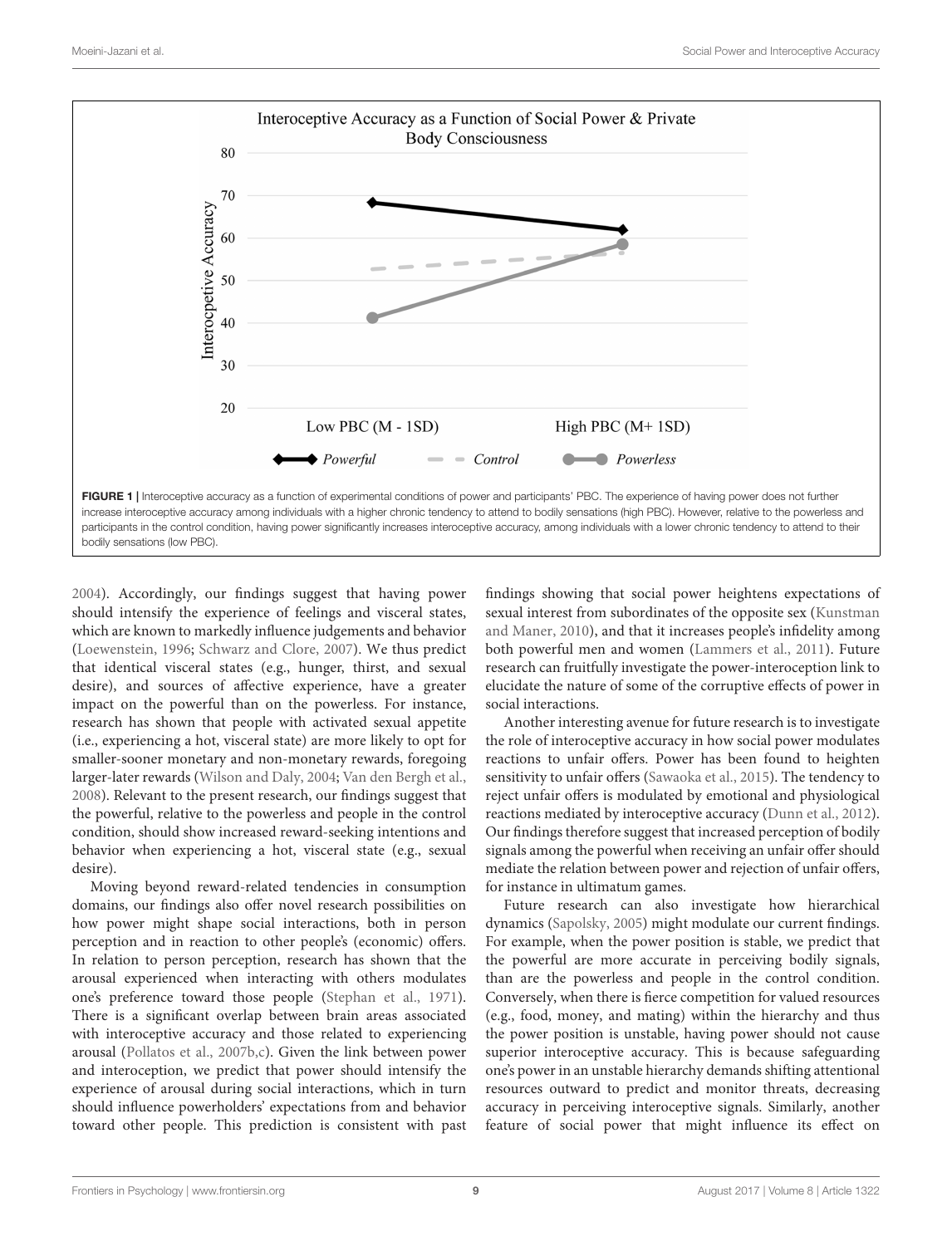interoceptive accuracy is legitimacy. When power is illegitimate, behavioral markers of having power, such as action tendencies and risk-taking, are drastically reduced [\(Lammers et al.,](#page-10-42) [2008\)](#page-10-42), presumably due to enhanced stress and vigilance experienced by powerholders in that context. The stress for having an illegitimate power position should shift attentional resources outward for constantly monitoring potential threats. Therefore, we predict that illegitimacy should reduce the effect of power on accurate perception of bodily signals.

Furthermore, future research would benefit from examining whether other psychosocial resources that are correlated with power could engender similar effects on introspective accuracy. For instance, people's social class might also predict their interoceptive accuracy. Upper social class is associated with increased social distance [\(Kraus and Keltner,](#page-10-43) [2009\)](#page-10-43), lower stress [\(Adler et al.,](#page-10-44) [1994;](#page-10-44) [Adler and Ostrove,](#page-10-45) [1999;](#page-10-45) [Sherman et al.,](#page-11-33) [2012\)](#page-11-33), and higher self-esteem [\(Twenge and Campbell,](#page-11-34) [2002\)](#page-11-34). A recent conceptualization of social class [\(Kraus et al.,](#page-10-46) [2012\)](#page-10-46) posits that belonging to the upper social class increases individualistic orientation and promotes reliance on one's internal states, emotions, and goals. These effects are comparable to those of social power, as described in this research, and thus suggest that social class could also predict people's interoceptive accuracy, similar to how power does.

Additionally, research on the feeling of powerlessness can also benefit from our findings. If increased interoceptive accuracy is an important pathway through which social power affects decision-making and behavior, then situational induction of factors known to increase interoceptive accuracy should yield similar effects among the powerless. For instance, exposure to one's mirror image, a well-known method to increase self-focused attention and interoceptive accuracy [\(Ainley et al.,](#page-10-33) [2012\)](#page-10-33), should increase reliance on affective and visceral states among the powerless, a tendency that exists among the powerful by default.

Finally, our research also contributes to the literature on interoceptive accuracy by highlighting the state-dependent nature of interoceptive accuracy. Particularly, we showed that a brief experience of power in a social situation suffices to enhance the perception of bodily signals. Therefore, we contribute to a recent and growing body of research aiming at identifying situational factors that modulate interoceptive accuracy. For instance, situational exposure to one's mirror image [\(Ainley et al.,](#page-10-33) [2012\)](#page-10-33), and focusing on narrative aspects of the self [\(Ainley](#page-10-47) [et al.,](#page-10-47) [2013\)](#page-10-47) have been also found to increase interoceptive accuracy. Future research would benefit from investigating other situational and context-sensitive factors that might increase or decrease interoceptive accuracy.

## **CONCLUSION**

Our findings offer a novel account for understanding and explaining the effects of social power. The present findings suggest that the experience of having power informs powerholders of their visceral signal by promoting a state of enhanced interoceptive accuracy. Therefore, power is not only a psychosocial resource that buffers external influences, but it is also a gateway to one's feelings and visceral drives. The intensified experience of inner sensations subsequently shapes powerholders' decisions and behaviors. As the opening quote of this paper implies, relying on one's gut feelings may be inevitable in the world of the powerful.

## ETHICS STATEMENT

All participants gave their written informed consent in accordance with the Declaration of Helsinki, before participating in the experiment and their data were treated anonymously. This research was conducted according to the guidelines provided by the Norwegian Social Science Data Services (Norsk Samfunnsvitenskapelig Datatjeneste), the national authority in research ethics in Norway. Additionally, the research ethics committee at BI Norwegian Business School approved this research and its experimental procedure, prior to data collection.

# AUTHOR CONTRIBUTIONS

All co-authors contributed significantly at different stages of this research. In particular, MM-J, LdM, and LW developed the initial research idea. MM-J, KK, LdM, and LW designed the experiment. MM-J, KK, LdM, and EG conducted the experiment and collected data. EG prepared the physiological data. MM-J and KK analyzed data. MM-J wrote the manuscript. KK, LdM, and LW revised the manuscript. This manuscript has not been published and is not under review at any other journal.

# FUNDING

The research fund at the Department of Marketing, BI Norwegian Business School, funded this research.

# ACKNOWLEDGMENT

The authors thank Professor Norbert Schwarz for his helpful comments on earlier versions of the manuscript.

# SUPPLEMENTARY MATERIAL

The Supplementary Material for this article can be found online at: [http://journal.frontiersin.org/article/10.3389/fpsyg.](http://journal.frontiersin.org/article/10.3389/fpsyg.2017.01322/full#supplementary-material) [2017.01322/full#supplementary-material](http://journal.frontiersin.org/article/10.3389/fpsyg.2017.01322/full#supplementary-material)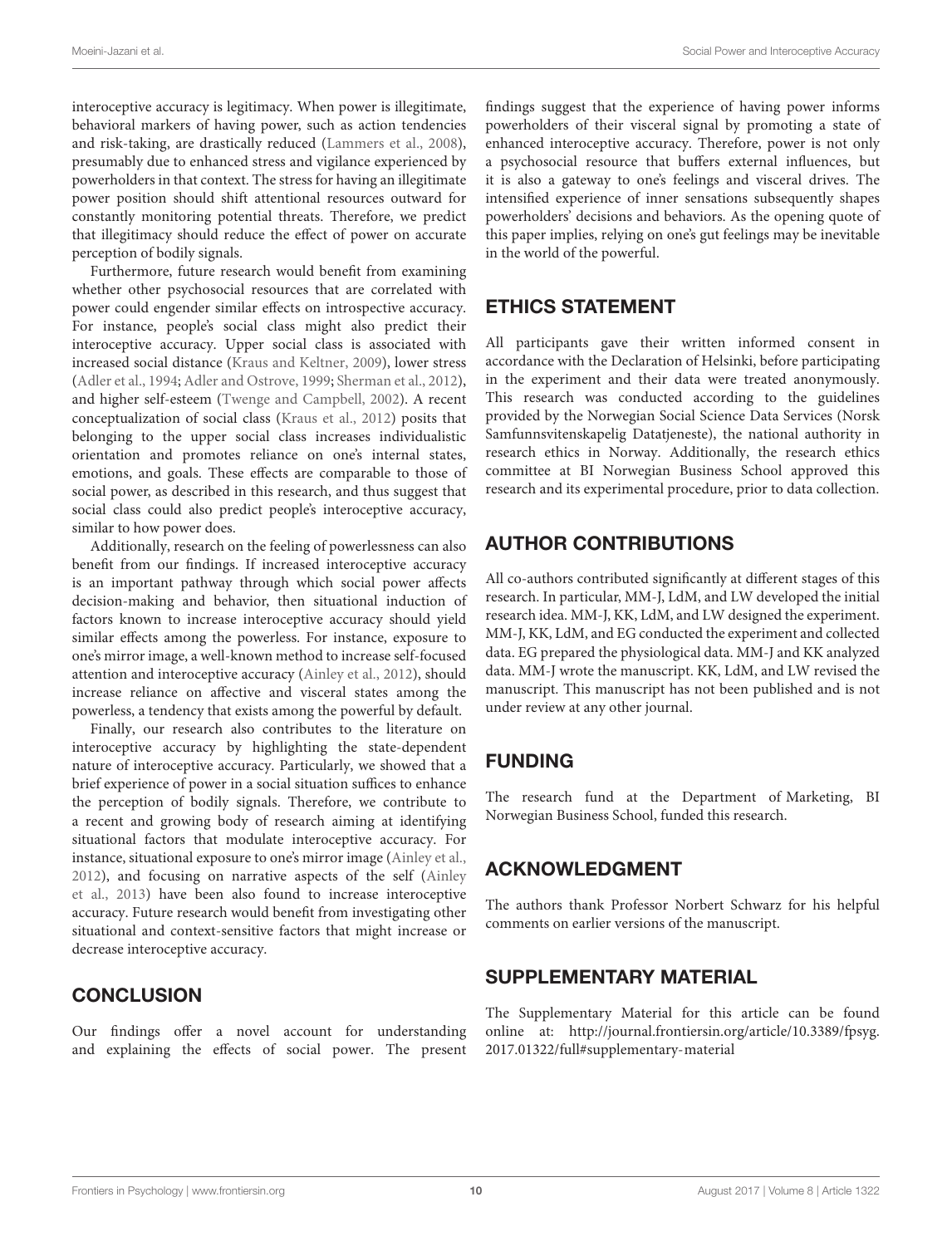## **REFERENCES**

- <span id="page-10-44"></span>Adler, N. E., Boyce, T., Chesney, M. A., Cohen, S., Folkman, S., Kahn, R. L., et al. (1994). Socioeconomic status and health: the challenge of the gradient. Am. Psychol. 49, 15–24. [doi: 10.1037/0003-066X.49.1.15](https://doi.org/10.1037/0003-066X.49.1.15)
- <span id="page-10-45"></span>Adler, N. E., and Ostrove, J. M. (1999). Socioeconomic status and health: what we know and what we don't. Ann. N. Y. Acad. Sci. 896, 3–15. [doi: 10.1111/j.1749-](https://doi.org/10.1111/j.1749-6632.1999.tb08101.x) [6632.1999.tb08101.x](https://doi.org/10.1111/j.1749-6632.1999.tb08101.x)
- <span id="page-10-34"></span>Aiken, L. S., and West, S. G. (1991). Multiple Regression: Testing and Interpreting Interactions. Thousand Oaks, CA: Sage.
- <span id="page-10-47"></span>Ainley, V., Maister, L., Brokfeld, J., Farmer, H., and Tsakiris, M. (2013). More of myself: Manipulating interoceptive awareness by heightened attention to bodily and narrative aspects of the self. Conscious. Cogn. 22, 1231–1238. [doi: 10.1016/j.concog.2013.08.004](https://doi.org/10.1016/j.concog.2013.08.004)
- <span id="page-10-33"></span>Ainley, V., Tajadura-Jiménez, A., Fotopoulou, A., and Tsakiris, M. (2012). Looking into myself: changes in interoceptive sensitivity during mirror self-observation. Psychophysiology 49, 1672–1676. [doi: 10.1111/j.1469-8986.2012.01468.x](https://doi.org/10.1111/j.1469-8986.2012.01468.x)
- <span id="page-10-36"></span>Anderson, C., and Galinsky, A. D. (2006). Power, optimism, and risk-taking. Eur. J. Soc. Psychol. 36, 511–536. [doi: 10.1002/ejsp.324](https://doi.org/10.1002/ejsp.324)
- <span id="page-10-25"></span>Anderson, C., John, O. P., and Keltner, D. (2012). The personal sense of power. J. Pers. 80, 313–344. [doi: 10.1111/j.1467-6494.2011.00734.x](https://doi.org/10.1111/j.1467-6494.2011.00734.x)
- <span id="page-10-0"></span>Bird, J., and Swabey, P. (2014). Decisive Action: How Businesses Make Decisions and How they Could do it Better. London: Economist Intelligence Unit.
- <span id="page-10-22"></span>Brener, J., Liu, X., and Ring, C. (1993). A method of constant stimuli for examining heartbeat detection: comparison with the Brener-Kluvitse and whitehead methods. Psychophysiology 30, 657–665. [doi: 10.1111/j.1469-8986.](https://doi.org/10.1111/j.1469-8986.1993.tb02091.x) [1993.tb02091.x](https://doi.org/10.1111/j.1469-8986.1993.tb02091.x)
- <span id="page-10-24"></span>Brener, J., and Ring, C. (1995). "Sensory and perceptual factors in heart beat detection," in From the Heart to the Brain the Psychophysiology of Circulation-Brain Interaction, eds D. Vaitl and R. Schandry (Frankfurt: Peter Lang), 193–221.
- <span id="page-10-17"></span>Brinol, P., Petty, R. E., Valle, C., and Rucker, D. D. (2007). The effects of message recipients' power before and after persuasion: a self-validation analysis. J. Pers. Soc. Psychol. 93, 1040–1053. [doi: 10.1037/0022-3514.93.6.1040](https://doi.org/10.1037/0022-3514.93.6.1040)
- <span id="page-10-30"></span>Cameron, O. G. (2001). Interoception: the inside story–a model for psychosomatic processes. Psychosom. Med. 63, 697–710. [doi: 10.1097/00006842-200109000-](https://doi.org/10.1097/00006842-200109000-00001) [00001](https://doi.org/10.1097/00006842-200109000-00001)
- <span id="page-10-21"></span>Carver, C. S. (2011). "Self-Awareness," in Handbook of Self and Identity, eds M. R. Leary and J. P. Tangney (New York, NY: Guilford Press).
- <span id="page-10-35"></span>Chance, M. R., and Jolly, C. J. (1970). Social Groups of Monkeys, Apes and Men. New York, NY: E.P. Dutton.
- <span id="page-10-1"></span>Craig, A. D. (2002). How do you feel? Interoception: the sense of the physiological condition of the body. Nat. Rev. 3, 655–666. [doi: 10.1038/nrn894](https://doi.org/10.1038/nrn894)
- <span id="page-10-4"></span>Craig, A. D. (2004). Human feelings: why are some more aware than others? Trends Cogn. Sci. 8, 239–241. [doi: 10.1016/j.tics.2004.04.004](https://doi.org/10.1016/j.tics.2004.04.004)
- <span id="page-10-2"></span>Craig, A. D. (2009). How do you feel–now? the anterior insula and human awareness. Nat. Rev. Neurosci. 10, 59–70. [doi: 10.1038/nrn2555](https://doi.org/10.1038/nrn2555)
- <span id="page-10-38"></span>Craig, A. D. (2011). Significance of the insula for the evolution of human awareness of feelings from the body. Ann. N. Y. Acad. Sci. 1225, 72–82. [doi: 10.1111/j.1749-](https://doi.org/10.1111/j.1749-6632.2011.05990.x) [6632.2011.05990.x](https://doi.org/10.1111/j.1749-6632.2011.05990.x)
- <span id="page-10-23"></span>Critchley, H. D., Wiens, S., Rotshtein, P., Ohman, A., and Dolan, R. J. (2004). Neural systems supporting interoceptive awareness. Nat. Neurosci. 7, 189–195. [doi: 10.1038/Nn1176](https://doi.org/10.1038/Nn1176)
- <span id="page-10-3"></span>Damasio, A. (2010). Self Comes to Mind: Constructing the Conscious Brain. London: Heinemann.
- <span id="page-10-32"></span>Dunn, B. D., Dalgleish, T., Ogilvie, A. D., and Lawrence, A. D. (2007). Heartbeat perception in depression. Behav. Res. Ther. 45, 1921–1930. [doi: 10.1016/j.brat.](https://doi.org/10.1016/j.brat.2006.09.008) [2006.09.008](https://doi.org/10.1016/j.brat.2006.09.008)
- <span id="page-10-41"></span>Dunn, B. D., Evans, D., Makarova, D., White, J., and Clark, L. (2012). Gut feelings and the reaction to perceived inequity: the interplay between bodily responses, regulation, and perception shapes the rejection of unfair offers on the ultimatum game. Cogn. Affect. Behav. Neurosci. 12, 419–429. [doi: 10.3758/s13415-012-](https://doi.org/10.3758/s13415-012-0092-z) [0092-z](https://doi.org/10.3758/s13415-012-0092-z)
- <span id="page-10-6"></span>Dunn, B. D., Galton, H. C., Morgan, R., Evans, D., Oliver, C., Meyer, M., et al. (2010). Listening to your heart. Psychol. Sci. 21, 1835–1844. [doi: 10.1177/](https://doi.org/10.1177/0956797610389191) [0956797610389191](https://doi.org/10.1177/0956797610389191)
- <span id="page-10-29"></span>Ehlers, A., and Breuer, P. (1992). Increased cardiac awareness in panic disorder. J. Abnorm. Psychol. 101, 371–382. [doi: 10.1037/0021-843X.101.3.371](https://doi.org/10.1037/0021-843X.101.3.371)
- <span id="page-10-20"></span>Ehlers, A., and Breuer, P. (1996). How good are patients with panic disorder at perceiving their heartbeats? Biol. Psychol. 42, 165–182.
- <span id="page-10-10"></span>Emerson, R. M. (1962). Power-dependence relations. Am. Sociol. Rev. 27, 31–41. [doi: 10.2307/2089716](https://doi.org/10.2307/2089716)
- <span id="page-10-18"></span>Fast, N. J., Gruenfeld, D. H., Sivanathan, N., and Galinsky, A. D. (2009). Illusory control: a generative force behind power's far-reaching effects. Psychol. Sci. 20, 502–508. [doi: 10.1111/j.1467-9280.2009.02311.x](https://doi.org/10.1111/j.1467-9280.2009.02311.x)
- <span id="page-10-8"></span>Fiske, A. P. (1992). The four elementary forms of sociality: framework for a unified theory of social relations. Psychol. Rev. 99, 689–723. [doi: 10.1037/0033-295X.99.](https://doi.org/10.1037/0033-295X.99.4.689) [4.689](https://doi.org/10.1037/0033-295X.99.4.689)
- <span id="page-10-11"></span>Fiske, S. T. (1993). Controlling other people: the impact of power on stereotyping. Am. Psychol. 48, 621–628. [doi: 10.1037/0003-066x.48.6.621](https://doi.org/10.1037/0003-066x.48.6.621)
- <span id="page-10-9"></span>Fiske, S. T. (2010). "Interpersonal stratification: Status, power, and subordination," in Handbook of Social Psychology, 5th Edn, eds S. T. Fiske, D. T. Gilbert, and G. Lindzey (Hoboken, NJ: Wiley), 941–982.
- <span id="page-10-12"></span>Fiske, S. T., and Dépret, E. (1996). Control, interdependence and power: understanding social cognition in its social context. Eur. Rev. Soc. Psychol. 7, 31–61. [doi: 10.1080/14792779443000094](https://doi.org/10.1080/14792779443000094)
- <span id="page-10-27"></span>Galinsky, A. D., Gruenfeld, D. H., and Magee, J. C. (2003). From power to action. J. Pers. Soc. Psychol. 85, 453–466. [doi: 10.1037/0022-3514.85.3.453](https://doi.org/10.1037/0022-3514.85.3.453)
- <span id="page-10-16"></span>Galinsky, A. D., Magee, J. C., Gruenfeld, D. H., and Whitson, J. A. (2008). Power reduces the press of the situation: implications for creativity, conformity, and dissonance. J. Pers. Soc. Psychol. 95, 1450–1466. [doi: 10.1037/A0012633](https://doi.org/10.1037/A0012633)
- <span id="page-10-14"></span>Galinsky, A. D., Magee, J. C., Inesi, M. E., and Gruenfeld, D. H. (2006). Power and perspectives not taken. Psychol. Sci. 17, 1068–1074. [doi: 10.1111/j.1467-9280.](https://doi.org/10.1111/j.1467-9280.2006.01824.x) [2006.01824.x](https://doi.org/10.1111/j.1467-9280.2006.01824.x)
- <span id="page-10-19"></span>Gibbons, F. X., Carver, C. S., Scheier, M. F., and Hartmuth, S. E. (1979). Self-focused attention and the placebo effect: fooling some of the people some of the time. J. Exp. Soc. Psychol. 15, 263–274. [doi: 10.1016/0022-1031\(79\)90037-4](https://doi.org/10.1016/0022-1031(79)90037-4)
- <span id="page-10-15"></span>Goodwin, S. A., Gubin, A., Fiske, S. T., and Yzerbyt, V. Y. (2000). Power can bias impression processes: stereotyping subordinates by default and by design. Group Process. Intergroup Relat. 3, 227–256. [doi: 10.1177/](https://doi.org/10.1177/1368430200003003001) [1368430200003003001](https://doi.org/10.1177/1368430200003003001)
- <span id="page-10-28"></span>Guinote, A. (2007). Power and goal pursuit. Pers. Soc. Psychol. Bull. 33, 1076–1087. [doi: 10.1177/0146167207301011](https://doi.org/10.1177/0146167207301011)
- <span id="page-10-7"></span>Guinote, A. (2017). How power affects people: activating, wanting, and goal seeking. Annu. Rev. Psychol. 68, 353–381. [doi: 10.1146/annurev-psych-010416-](https://doi.org/10.1146/annurev-psych-010416-044153) [044153](https://doi.org/10.1146/annurev-psych-010416-044153)
- <span id="page-10-26"></span>Guinote, A., Judd, C. M., and Brauer, M. (2002). Effects of power on perceived and objective group variability: evidence that more powerful groups are more variable. J. Pers. Soc. Psychol. 82, 708–721. [doi: 10.1037/0022-3514.82.5.708](https://doi.org/10.1037/0022-3514.82.5.708)
- <span id="page-10-31"></span>Herbert, B. M., Blechert, J., Hautzinger, M., Matthias, E., and Herbert, C. (2013). Intuitive eating is associated with interoceptive sensitivity. Effects on body mass index. Appetite 70, 22–30. [doi: 10.1016/j.appet.2013.06.082](https://doi.org/10.1016/j.appet.2013.06.082)
- <span id="page-10-5"></span>Herbert, B. M., Pollatos, O., and Schandry, R. (2007). Interoceptive sensitivity and emotion processing: an EEG study. Int. J. Psychophysiol. 65, 214–227. [doi: 10.1016/j.ijpsycho.2007.04.007](https://doi.org/10.1016/j.ijpsycho.2007.04.007)
- <span id="page-10-37"></span>Hirsh, J. B., Galinsky, A. D., and Zhong, C. B. (2011). Drunk, powerful, and in the dark: how general processes of disinhibition produce both prosocial and antisocial behavior. Perspect. Psychol. Sci. 6, 415–427. [doi: 10.1177/](https://doi.org/10.1177/1745691611416992) [1745691611416992](https://doi.org/10.1177/1745691611416992)
- <span id="page-10-13"></span>Keltner, D., Gruenfeld, D. H., and Anderson, C. (2003). Power, approach, and inhibition. Psychol. Rev. 110, 265–284. [doi: 10.1037/0033-295x.110.2.265](https://doi.org/10.1037/0033-295x.110.2.265)
- <span id="page-10-43"></span>Kraus, M. W., and Keltner, D. (2009). Signs of socioeconomic status a thinslicing approach. Psychol. Sci. 20, 99–106. [doi: 10.1111/j.1467-9280.2008.](https://doi.org/10.1111/j.1467-9280.2008.02251.x) [02251.x](https://doi.org/10.1111/j.1467-9280.2008.02251.x)
- <span id="page-10-46"></span>Kraus, M. W., Piff, P. K., Mendoza-Denton, R., Rheinschmidt, M. L., and Keltner, D. (2012). Social class, solipsism, and contextualism: how the rich are different from the poor. Psychol. Rev. 119, 546–572. [doi: 10.1037/a0028756](https://doi.org/10.1037/a0028756)
- <span id="page-10-39"></span>Kunstman, J. W., and Maner, J. K. (2010). Sexual overperception: Power, mating motives, and biases in social judgment. J. Pers. Soc. Psychol. 100, 282–294. [doi: 10.1037/a0021135](https://doi.org/10.1037/a0021135)
- <span id="page-10-42"></span>Lammers, J., Galinsky, A. D., Gordijn, E. H., and Otten, S. (2008). Illegitimacy moderates the effects of power on approach. Psychol. Sci. 19, 558–564. [doi: 10.1111/j.1467-9280.2008.02123](https://doi.org/10.1111/j.1467-9280.2008.02123)
- <span id="page-10-40"></span>Lammers, J., Stoker, J. I., Jordan, J., Pollmann, M., and Stapel, D. A. (2011). Power increases infidelity among men and women. Psychol. Sci. 22, 1191–1197. [doi: 10.1177/0956797611416252](https://doi.org/10.1177/0956797611416252)